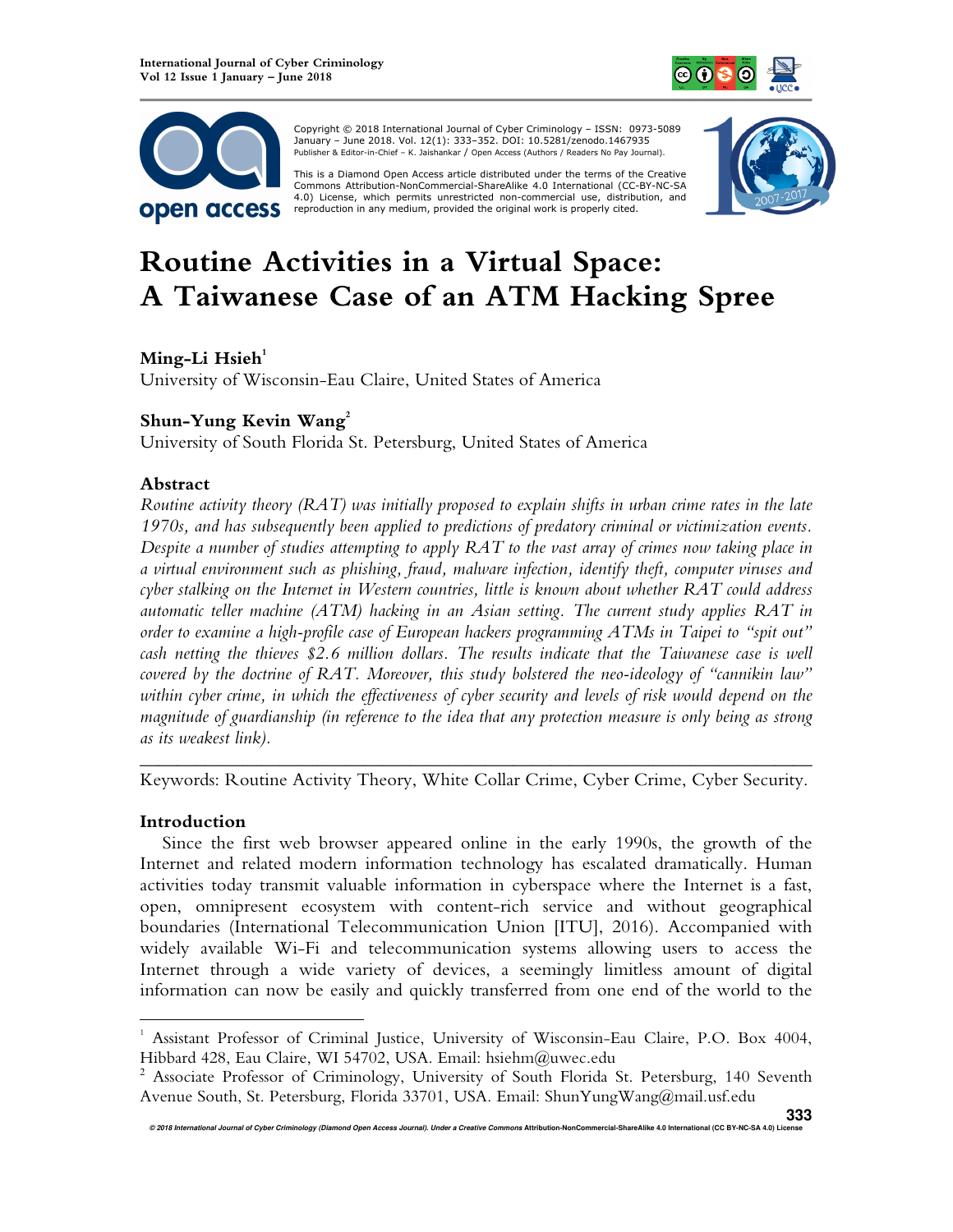other (Britz, 2013). Despite its origins within the Department of Defense's DARPA project for the purpose of securing communications within the military, the Internet has become an essential part of ordinary people's daily lives across international borders. For example, on average, 89 percent of people in the United States use the Internet every day, followed by Europe (80), the Middle East (72), Latin America (64) and Asian/Pacific countries (58) (PEW, 2017). The Internet, a "network of networks" (Castells, 2002), has expanded individual and group users' physical surroundings to include virtual activities, including communications, information distribution, entertainment, education, and business investment and transactions.

Arguably, cyberspace is not inherently evil but opportunities afforded by a virtual environment may fuel the illegitimate network life of cyber crime. When valuable financial and banking transactions are linked with tremendous business profits from the web, each segment of the transaction can become a target of criminals' rational choice. These systems have few deterrent factors or social control mechanisms, and as a result, motivated offenders are provided with a number of alternatives for committing cyber crimes that may not necessarily require sophisticated skills, opportunities and means (Jaishankar, 2008). The convenience of the Internet is like a magnet that attracts more personal devices, critical infrastructure (e.g., energy, transportation), and even life-saving equipment (e.g., pacemakers) to interact on the information "superhighway", and the Internet of Things (IoT) is one of the converging trends reflecting the growth of interconnected networks (Singer & Friedman, 2013). Potential victims, lacking adequate protection, converge with offenders in cyberspace and expose themselves to high levels of security risk. Further, cyberspace provides complete dissociative anonymity and invisibility relative to the traditional physical space for motivated offenders (Jaishankar, 2008). These elements can all be attributed to the significant rise of cyber crime.

Cyber attacks have now become the second-most reported economic crime; one that affects 32 percent of organizations and is responsible for losses averaging over one million dollars per incident (PWC, 2016). Globally, cyber crime cost the world \$3 trillion in 2015. There is no doubt that the cost will continue to increase and is projected to climb to 6 trillion annually by 2021 (Cybersecurity Ventures, 2017). At the individual level, from 2012 to 2016, there have been 1.4 million cases of cyber crime reported to the FBI, and a total reported loss of \$4.63 billion across types of cyber victimization such as data breaches, phishing, identity theft, harassment, fraud, varied malware, extortion, and advanced fee frauds (FBI,  $2017$ ).<sup>3</sup>

Given that various forms of cyber crime have been acknowledged as some of the biggest threats to individuals and businesses (Cybersecurity Ventures, 2017), criminologists have attempted to understand the nature of cyber crime, the characteristics of cyber criminals, and to enhance cyber crime control and prevention. Although proposed decades ago, routine activity theory (RAT) by Cohen and Felson (1979) has not only been proffered as an explanation for contemporary cyber crime and "virtual criminality" primarily in Western countries (Grabosky, 2001; Leukfeldt & Yar, 2016), but also has

l.

<sup>&</sup>lt;sup>3</sup> The FBI is traditionally not a good source of data about cyber crime, as their numbers generally under estimate the seriousness of cyber crimes. IC3 collects "complaint" data, but many harmful crimes like identity theft, for example, are reported to the FTC where victims would be advised to also report to local police, credit bureaus, and bank/financial institutions.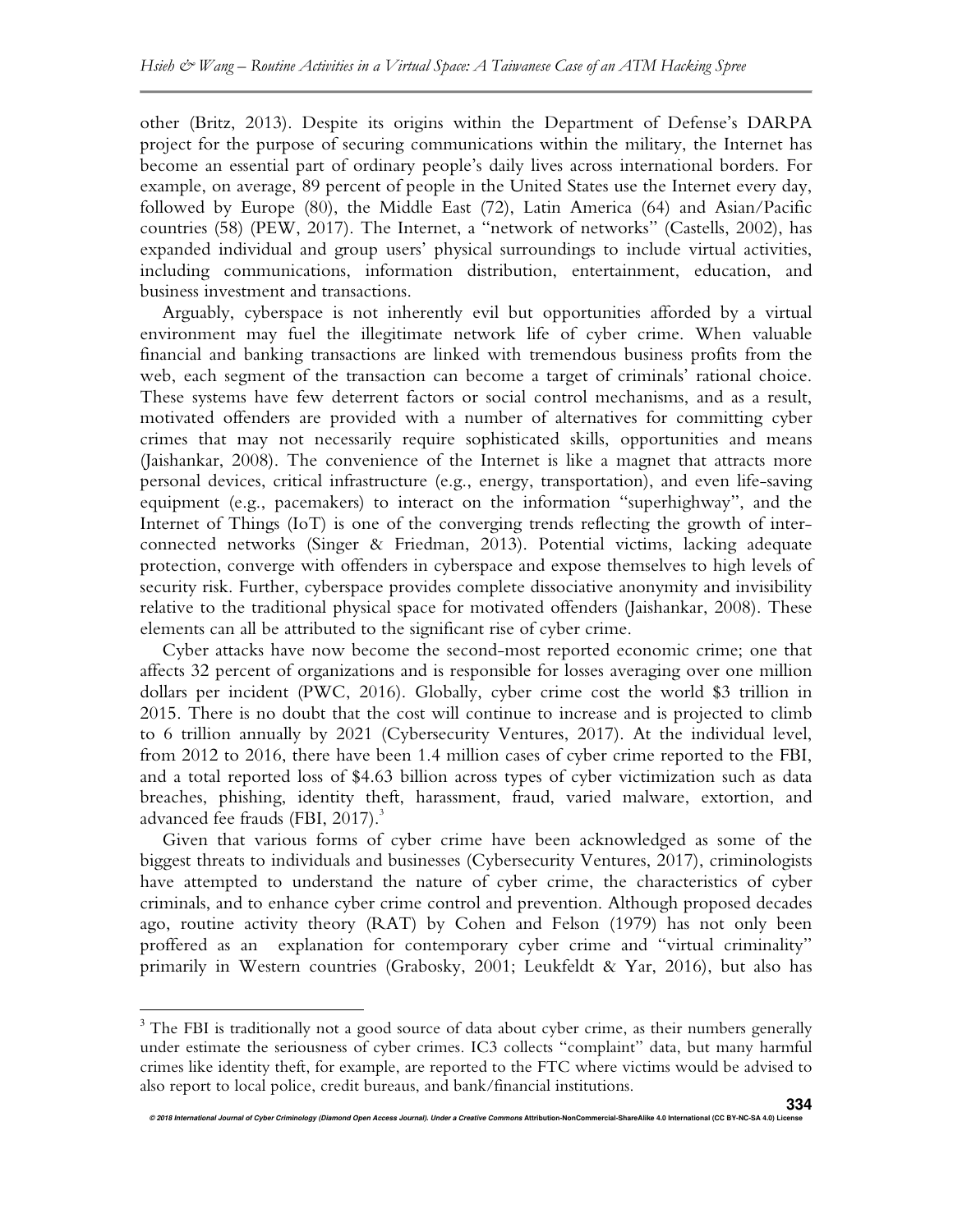$\overline{a}$ 



been widely applied to cyber victimizations such as fraud (Pratt, Holtfreter, & Reisig, 2010; van Wilsem, 2013), phishing (Hutchings & Hayes, 2009; Leukfeldt, 2014; Paek & Nalla, 2015), identify theft (Reyns, 2013), malware infection (Holt & Bossler, 2009, 2013), and stalking (Reyns, Henson, & Fisher, 2011).

Currently, little is known about whether RAT could address a new form of logical attacks<sup>4</sup> against automatic teller machines (ATM) (so-called ATM hacking) in Asian settings. Before generating new theories with a specific focus on the "novelty" of cyber crime, as Yar (2005) noted, researchers need to assess to what extent that RAT can be applied to crimes in virtual space by expanding its explanatory power to studies of varied types of cyber crime and victimization. Therefore, the current study seeks to fill the literature gap in RAT by examining a recent high-profile cyber crime case involving European hackers who targeted ATMs in Taiwan. This case study contributes to the field by highlighting legal documents, case reports and interviews with the primary cyber crime investigator and forensic analysts in Taiwan. The paper begins with an articulation of the criminological framework, followed by the details of a recent criminal case of ATMs that were targeted by a group of organized criminals via the Internet. Finally, policy implications about cyber security improvement and crime prevention are discussed.

#### **Cyber crime Victimization and Routine Activity Theory**

Since the publication of Cohen and Felson's (1979) routine activity theory, which was initially proposed to understand patterns and upward trends of predatory criminal events in the historical context of changing economy, the theory has been applied to a wide spectrum of victimization experiences such as victimization in the workplace (Wooldredge, Cullen, & Latessa, 1992), theft (Argun, & Dağlar, 2016), larceny (Mustaine, & Tewksbury, 1998), burglary (Argun, & Dağlar, 2016; Breetzke & Cohn, 2013; Louderback & Roy, 2018), fraud (Holtfreter, Reisig, & Pratt, 2008), robbery (Groff, 2007; Louderback & Roy, 2018; Spano, & Nagy, 2005), vandalism (Tewksbury, & Mustaine, 2000), and aggravated assault (Louderback & Roy, 2018). Researchers in cyber criminology have argued that the conventional elements of RAT could be adopted to explain cyber victimization facilitated or commissioned by varied means of information technology (Grabosky, 2001; Leukfeldt & Yar, 2016).

Briefly, for a crime to occur, RAT purports that three essential elements must be present: likely offenders, suitable targets, and the absence of capable guardians (Cohen & Felson, 1979). The theory is not primarily interested in understanding an offender's motivation but rather focuses on the characteristics of crime where "the spatio-temporal organization of social activities helps people to translate their criminal inclinations into action" (Cohen & Felson, 1979, p. 589). Offenses become a viable alternative in social situations structured by the legitimate daily routines in which property and/or people appear to be attractive targets for those who are motivated. It is an interdependent relationship between the predispositions for committing offenses, target suitability derived from routine legitimate activities and the degree of inadequate protection and supervision provided by guardians at all levels. Lacking one of these elements the crime is less likely to take place, however, Cohen and Felson (1979) further indicated that increasing the opportunity of enjoying rewards and benefits obtained from illegal activities could also

<sup>4</sup>A series of sophisticated actions that may involve using malicious software, hardware, or a combination of both, to commit crimes against ATMs.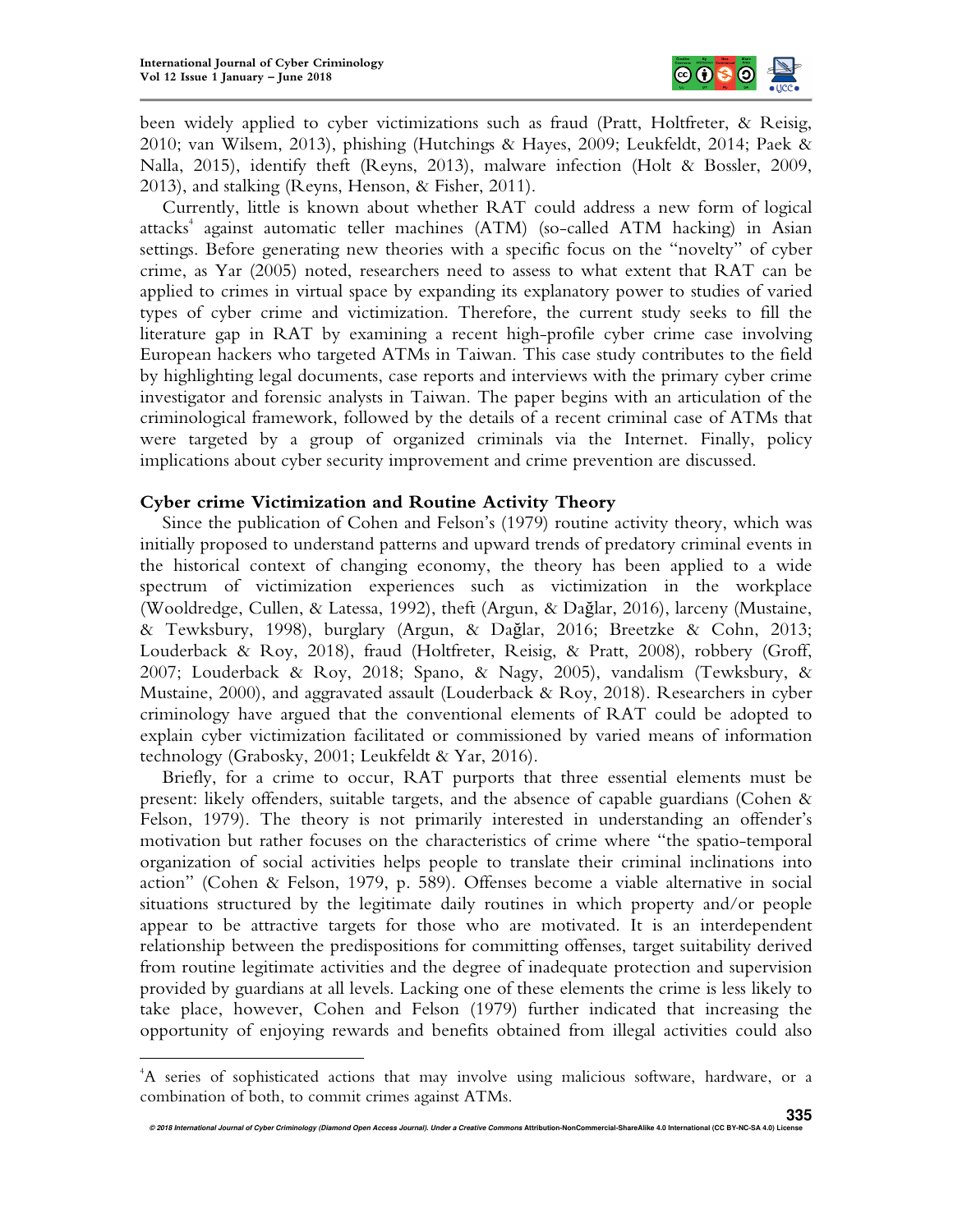enhance the propensity for predatory violations. Given the substantial rise in economic cyber crime and new varieties of cyber victimization as well as the grand scale of financial losses (Levi, 2017), criminologists have attempted to understand the ecological niche of cyber crime, specifically those aspects of cyber accessibility associated with subjects, approaches, time and location in a virtual space.

# *Motivated Offenders*

Although it has been argued that RAT might not directly apply to the structure of cyberspace as it often appears disorganized temporally and spatiality in the virtual environment (see Yar, 2005), for a cyber crime to take place studies have found that the basic components of RAT must be present (Taylor, Caeti, Loper, Fritsch, & Liederbach, 2006; Bossler & Holt, 2009; Holt & Bossler, 2009, 2013; Hutchings & Hayes, 2009). Still, almost everyone would agree that there are "motivated offenders" out there seeking appropriate opportunities to commit offenses which is a required element in understanding all types of crime (Cohen & Felson, 1979) including cyber crime (Taylor et al., 2006; Bossler & Holt, 2009; Holt & Bossler, 2009, 2013; Hutchings & Hayes, 2009).

Although the very nature of cyberspace allows perpetrators not to be physically close to potential victims in order to compromise victims' computers and, more importantly, the information/data stored on them (Taylor et al., 2006; Eck & Clarke, 2003), there are spatial properties in the virtual world that can be identified as partially congruent with physical space (Yar, 2005). To initiate a hack and calculate the spatio-temporal "timing, tempo and rhythm" (see Hawley, 1950) of launching an attack, for instance, offenders might linger in cyberspace waiting for any infected tools to be "clicked" by online users in order to invade a user's device. Malware is a typical way to open the "backdoor" of an information system for hackers in a cyber attack, after the inception of social engineering (Mitnick, 2001). To best increase the exposure of prospective victims, "offenders will attempt to keep their files active and circulating for as long as possible" in any cyber location (e.g. email attachments, social media sites, web pages, online advertisement, chat rooms, portals) and "victims [would] play an active role" in initiating hidden malware (Holt & Bossler, 2013, p. 423). In this sense, the likelihood of victimization depends on the degree to which a victim's online behavior is virtually proximate to a perpetrator's programmed malware, such as computer viruses, worms, Trojan horses, ransomware, spyware, and other malicious codes (Bossler & Holt, 2009; Holt & Bossler, 2013). Similarly, to deceive potential victims, bogus websites with embedded malware that have to constantly change online addresses (before being detected and shut down) often are facilitated by messages with hyperlinks to shorten the virtual distance.

Hutchings and Hayes (2009) indicated that online banking and computer use are risk factors for phishing victimization. Internet users who engage in the most online banking are more likely to be attacked by motivated offenders even though their computers and other devices have been protected by some level of a firewall. Users who engage in computer deviance such as using pirated software and media, visiting pornographic sites and viewing obscene materials many of which mimic "hacker-like" behaviors (see Rogers, 2001) would increase the chance of being targeted while online (Holt & Bossler, 2009). Another study revealed that users who access high speed Internet in order to take advantage of prompt sharing and connectivity in disseminating information are more likely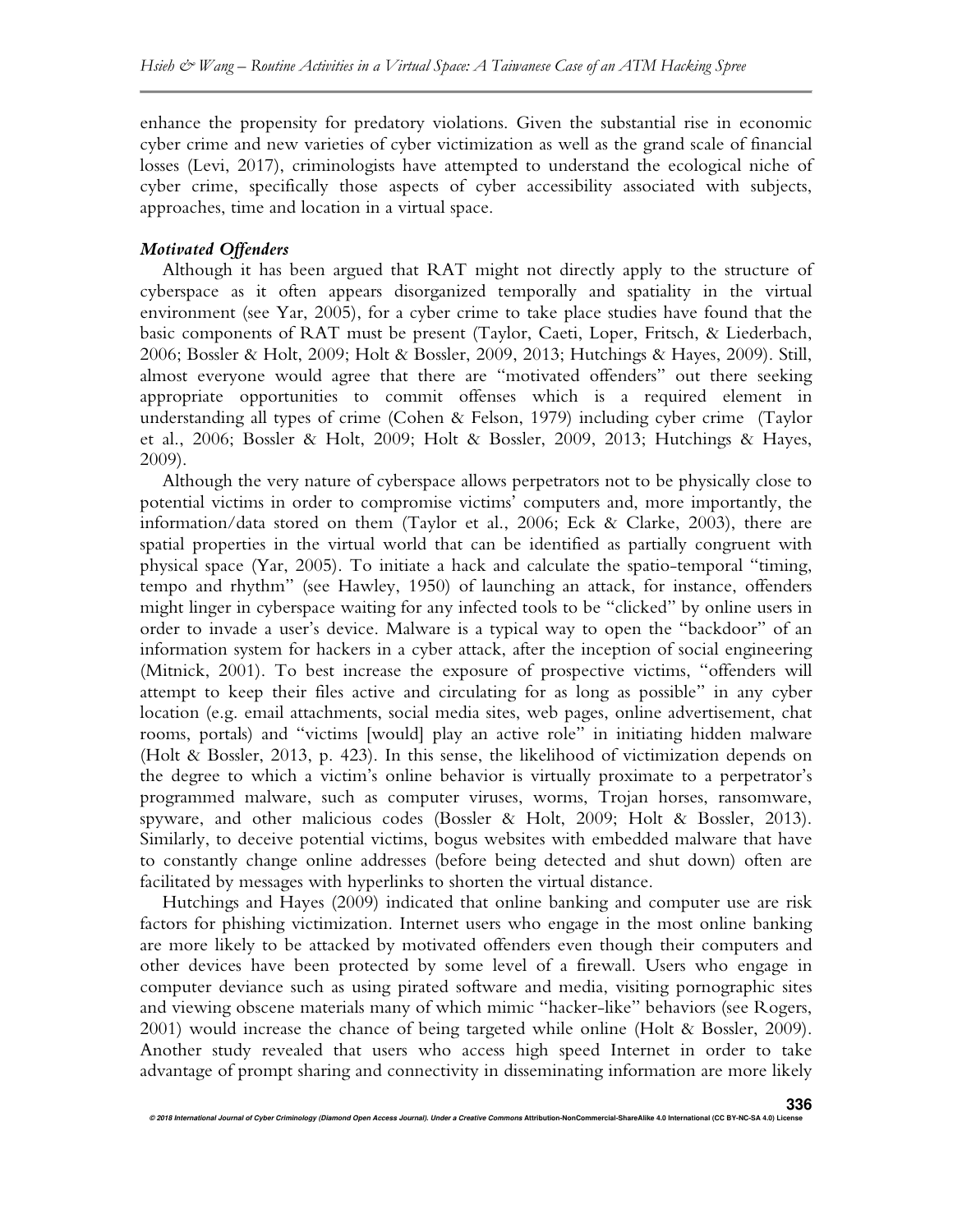

to be victimized in some way by cyber perpetrators (Hinduja, 2001). As these examples illustrate with just a few "clicks" on the Internet, prospective victims can be redirected to virtual locations that place users in much closer proximity to cyber criminals (Yar, 2005). In other words, users' online activities with their IP addresses might signal their "cyber locations" and show in-use devices or systems that are potentially vulnerable to online perpetrators.

# *Suitable Targets*

A suitable target can be "a person, an object or a place", and an assessment of that subject depends on cumulatively weighted factors (e.g. visibility, value, accessibility) which might attract offenders to commit an offense (Argun, & Dağlar, 2016, p. 1189).Although offenders would interpret suitable targets differently, in general for offenders, a suitable target would increase the likelihood of "gain" (e.g. benefits, profit, value, ego satisfaction and achievement) and the possible rewards of illegal activities would outweigh the potential punishment and consequences (Argun, & Dağlar, 2016; Bossler & Holt, 2009).

Yar (2005, p. 419) indicated that "valuation of targets" is a crucial factor for cyber crime. Criminals can commit a wide array of different cyber crimes, ranging from compromising and damaging computer systems, stealing personal and organizational data and intellectual property, stalking and harassing Internet users, to intervening in online services for trading, selling, and exchanging services, but these targets in cyberspace are informational in nature. To criminals, high value and portability are desirable target characteristics, and those found in cyberspace are nearly "weightless". Selecting suitable individuals or organizations in cyberspace with higher levels of vulnerability is necessary for obtaining a greater likelihood of "hit rates" with respect to lucrative rewards, financial gains or other malicious purposes.

In terms of victimization, Internet users with certain characteristics or habits have created opportunities for perpetrators to reach them. A large pool of suitable targets are older, with inadequate account and payment settings (Holtfrete & Mears, 2015), low selfcontrol and a tendency to engage in remote shopping (Reisig & Holtfreter, 2013). Reyns (2013) examined risk factors for identity theft victimization and determined that those who are male, older, have a higher income and exhibit routine online behaviors, such as using instant messaging, e-mail, downloading (e.g. podcasts, music, films), buying products or services online, and managing finances online through online banking systems, are more likely to be victimized. For consumer fraud victimization, Internet users' socioeconomic backgrounds would affect their online activities, and those who spend more time surfing the net (Pratt et al., 2010), consuming online (Pratt et al., 2010; van Wilsem, 2013) and visiting online forums (e.g. Facebook or other social media sites) (van Wilsem, 2013) are at greater risk of being targeted by fraudsters.

In another example of target suitability, a prospective victim's online personal information such as social media or instant messenger IDs, or e-mail can be sufficient for perpetrators to pursue attacks, however, some relatively private personal information (e.g. photos, videos, sexual orientation, gender, relationship status) could also be valuable to offenders and might make targets more desirable than other targets without the traits listed above (Reyns et al., 2011). Marcum, Higgins and Ricketts (2010) revealed that high school students who spend more time in chat rooms and provide more personal or in depth information (e.g. demographic background, school, family status, pictures,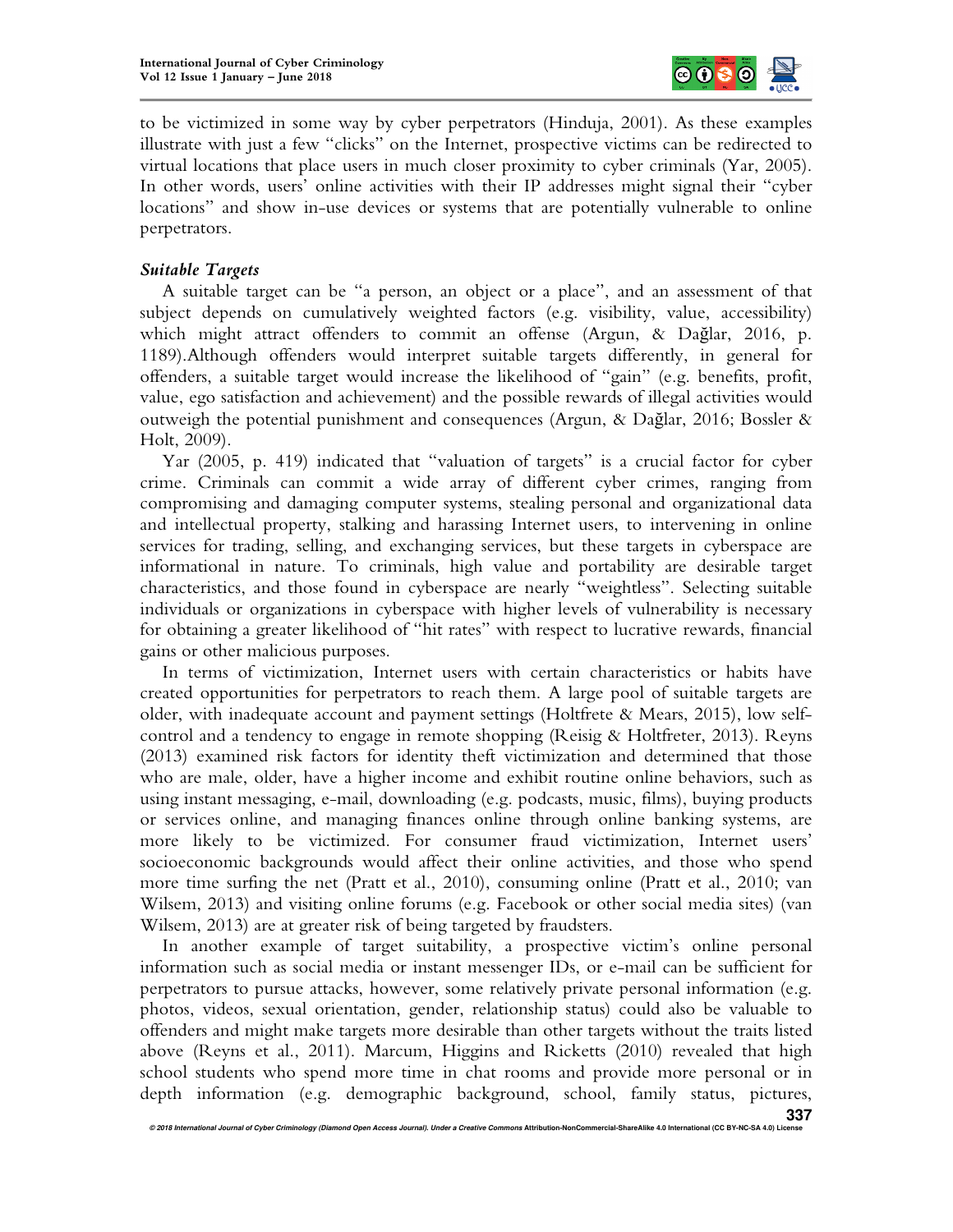emotions, activities, sexual preferences) online are at higher risk of receiving sexual solicitations. This study also indicated that college students who have received unwanted sexually explicit materials were more likely to have posted personal profile and daily life information on social networking and were communicating with people via their electronic devices and the Internet. All of these online activities appear to be related to making oneself a more attractive target to offenders.

#### *Absence of Capable Guardians*

Cohen and Felson (1979: 605) argued that a lack of effective social control and punishment mechanisms would result in an increase "in the certainty, celerity and value of rewards to be gained from illegal predatory acts" which may result in more predatory crime taking place. In a similar vein, without capable guardianship in cyberspace, whether it is at the governmental level, organizational level or individual level, there is an increase of likelihood for illegal gains and the propensity for victimization (Bossler & Holt, 2009; Marcum, Higgins, & Ricketts, 2010; Reyns et al., 2011; Williams, 2016). Cyber guardianship ranges widely from informal guardians (e.g. in-house network administrators, ethical private and public computer users) to formal guardians (e.g. firewalls, anti-virus software, IT staff, severity monitors and supervisors). Furthermore, whether the guardian is willing to supervise and intervene when necessary, as well as able to detect potential offenders, is practically important (Reynald, 2010). All of these efforts are critical for deterring potential criminals and controlling and preventing the convergence of motivated offenders and suitable targets in cyberspace (Yar, 2005).

Despite the argument that there is no significant effectiveness in the use of email filters (Hutchings & Hayes, 2009) and physical computer guardianship (Holt & Bossler, 2009), Williams (2016) found that those online users who were less likely to adopt passive physical guardianship measures such as using an email filtering system, installing anti-virus browsing and using only one computer were 1.32 times more likely to be victimized. Moreover, those less likely to be victims of identity theft were those more likely to use avoidance personal guardianship, for instance, spending less time online and doing less shopping and banking online. Another study showed that temporal guardians such as having a friend visible in a place where the Internet is being used and using it in places (e.g. living room, school computer lab) where there is some level of guardianship reduces the likelihood of receiving online sexually explicit material and receiving online harassment, respectively (Marcum et al., 2010).

In addition, routine high risk online behavior may also include using unguarded networks through connecting to any public Wi-Fi (e.g. airport, subways, coffee shops, bus, restaurants, hotels). In other words, individuals often put themselves at greater risk of being hacked without realizing it. As Reyns (2013) explains typing sensitive information (e.g. social security number, account numbers, passwords, banking information, credit cards) while connected to a Wi-Fi network without adequate cyber security protection allows motivated perpetrators who are in the same time and space (on the same network) to find opportunities to penetrate computers and access personal data.

In summary, a number of studies have adopted RAT to explain cyber crime across types of victimization and support the concept of the convergence in time and space of motivated offenders, suitable targets and the absence of capable guardians that leads to crimes occurring in cyberspace (Choi, 2008; Holt & Bossler, 2009, 2013; Hutchings &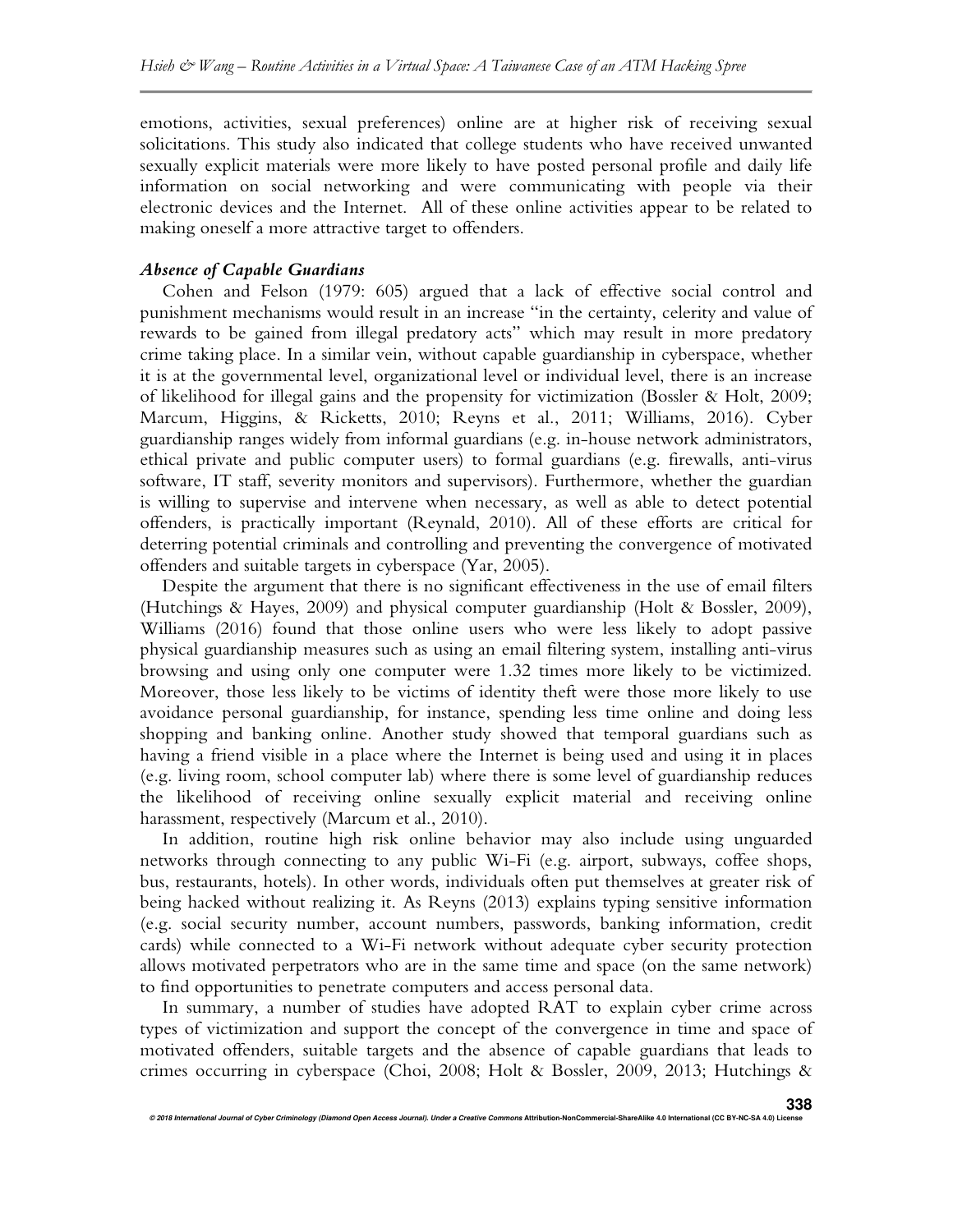

Hayes, 2009; Leukfeldt, 2014; Marcum et al., 2010; Ngo & Paternoster, 2011; Paek & Nalla, 2015; Pratt et al., 2010; Reyns, 2013, 2015; Reyns et al., 2011; van Wilsem, 2013). Despite a consensus of support for this approach, arguments of applicability may remain (see Leukfeld & Yar, 2016; Yar, 2005) as little is known about whether the RAT could be applied to ATM hacking and whether the three RAT elements could be used in an Asian setting. Therefore, the current study examines a recent Taiwanese high-profile cyber crime case and extends the utility of RAT to Taiwanese cyber crime.

# **A Case of Cyber Crime**

The current study focuses on a First Commercial Bank (FCB) ATM heist case in Taiwan using RAT elements. This study contributes to the field of cyber crime by examining legal documents, investigations and analysis reports. Moreover, the current study interviews a computer crime forensic analyst who is a senior special agent in the Ministry of Justice Investigation Bureau (MJIB).<sup>5</sup>

## *Analytic Plan*

 $\overline{a}$ 

Besides examining both public and unpublished case documents<sup>6</sup>, researchers obtained the approval of IRB, and contacted the MJIB agents for interviews concerning the FCB case. After receiving an explanation of the research purposes and reviewing the interview questions, the primary investigator  $(S)^7$  signed the informed consent form and agreed to share his insights and perspectives on cyber crime.

## *Case Profile: FCB ATMs Hacking in Taiwan*

On 11 July, 2016, international cyber criminals targeting ATMs in Taiwan shocked authorities with a quick and sophisticated strike. The cyber attack involved an Eastern European organized crime group consisting of 22 suspects (code-named "Cobalt") $^{\mathrm{s}}$  from 8 countries and targeted one particular type of ATM (PC 1500XE) manufactured by Wincor Nixdorf International which was adopted by financial businesses globally (Taipei District Prosecutors Office [TDPO], 2016). The unknown attackers hacked 41 ATMs at 22 branches of the FCB, programmed the system to dispense cash as "jack potted" slot machines, and arranged mules to collect a total of NT \$83.27 million dollars in cash (approximately US \$2.63 million dollars). On 17 July, 2016, three mules were apprehended by the police in Taiwan and TDPO issued an arrest warrant for the remaining 19 suspects who had fled. Later in September, the TDPO charged the mules with multiple criminal offenses against computer security and recommended a 12-yearsentence for each offender.<sup>9</sup>

<sup>&</sup>lt;sup>5</sup>MJIB in Taiwan is equivalent to the FBI in the United States.

<sup>6</sup>Although Tai-Wei Chou, cyber crime section chief at MJIB did not receive our interview, detailed study notes of the crime's reconstruction and the modus operandi are provided.

<sup>7</sup> Given confidentiality concerns, this study used "S" to refer to the investigator's statements throughout the manuscript.

<sup>8</sup> Hackers used a publicly available security program (i.e. Cobalt Strike) to penetrate the bank's networks (Sancho, Huq & Michenzi, 2017).

<sup>9</sup> Taiwan has adopted collegial panels for use in the legal system. A collegial panel is composed of three to five judges depending on the level of the court.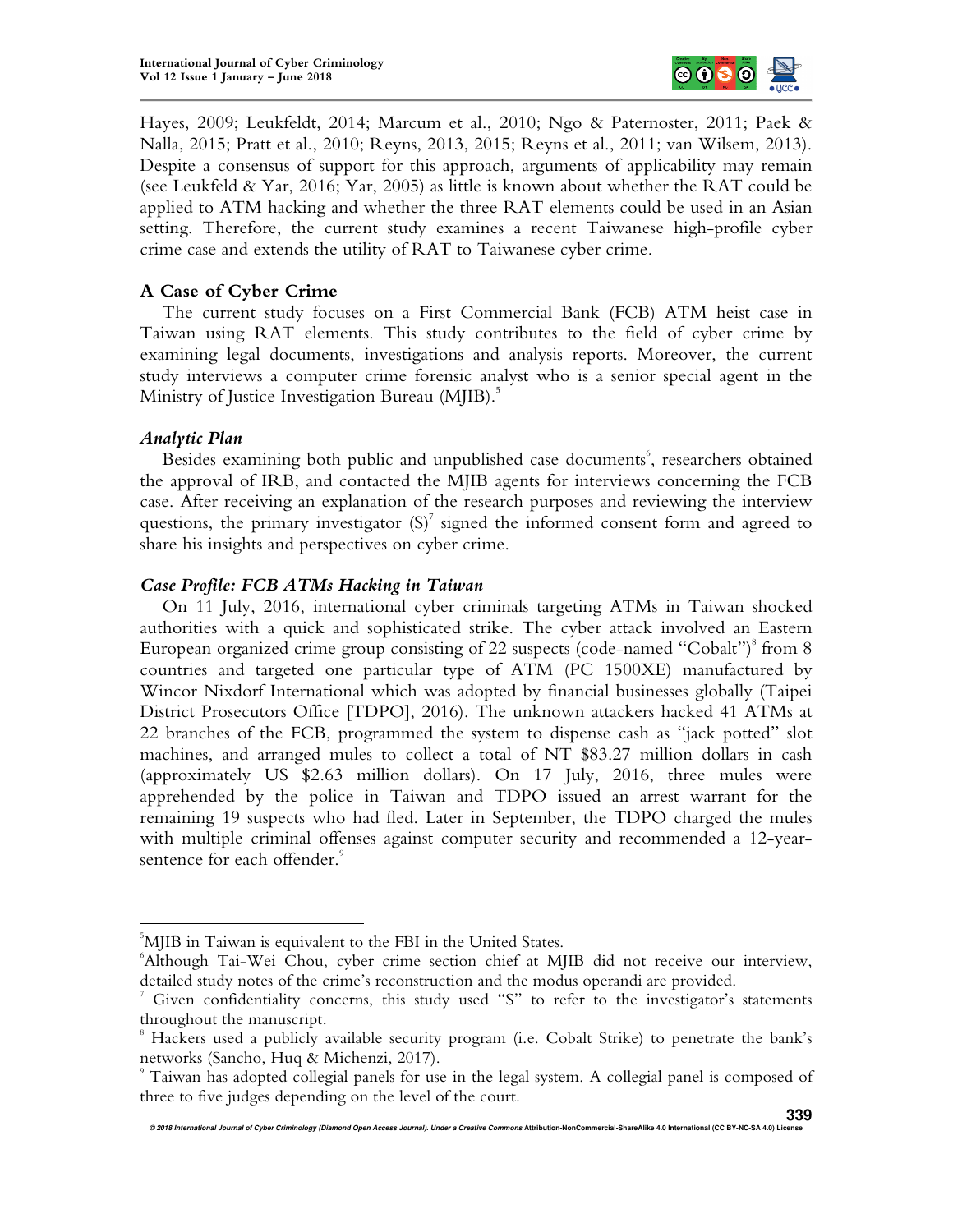

**Figure 1. Network of FCB ATM Jackpotting** 

The modus operandi utilized by the Cobalt group to penetrate the FCB network, according to Tai-Wei Chou, cyber crime section chief at MJIB, can be broken down into five significant steps (see Figure 1). First, digital forensics show that this incident began with an IP address in Switzerland on May 31, 2016. Hackers penetrated FCB's branch in London, accessed the banks' voice recording system, and successfully stole an administrator's credentials in order to infiltrate the FCB's Intranet. Second, after compromising the voice recording system, hackers dispatched five executable files related to cash-dispensing (cnginfo.exe, cngdisp.ex, and cngdisp\_new.exea) and trace-wiping (cleanup.bat and sdelete.exe) on the NCR server. Third, by using credentials obtained from the London branch, a hacker also remotely breached the administrator's account and compromised employees' computers in Taiwan's FCB's headquarters. This deeper penetration gave the hackers remote control over application server (AP) frameworks. Fourth, when the AP servers were taken over, hackers could upload and deliver fake package files (with the filename extension ".DMS") that are only recognized by ATMs for updating programs. After the ATMs finished updating with the disguised software, the ATMs would turn on a telnet service that enables a connection between remote computers and computers within the ATMs and also builds a file transfer protocol (FTP) connection which allowed ATMs to download pre-installed executable files from the NCR server. Hackers completed deployment on July 4, 2016 and arranged mules to approach designated ATMs from July 9 to July 11, 2016. At the day of the attack, the mules contacted hackers who remotely controlled the ATMs via telnet service and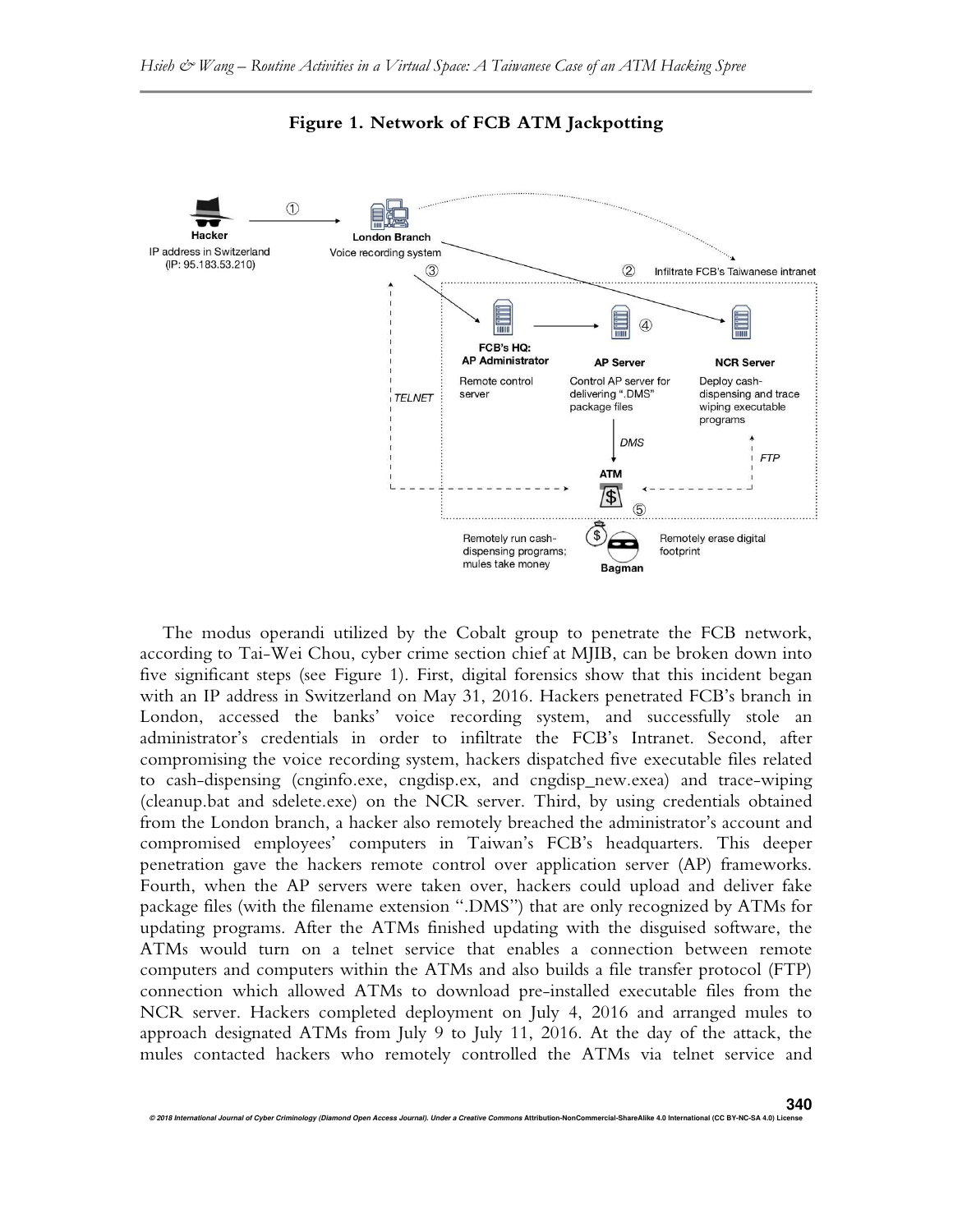

downloaded and executed the programs for cash dispensing and digital footprint removal through an FTP connection.

Notably, the FCB incident was well orchestrated and coordinated, and offenders played specific roles to complete an array of different tasks. In addition to the hackers, 14 bagmen were responsible for multiple detailed tasks such as standing sentry, withdrawing cash from ATMs, bagging the cash, transporting money, transferring and hiding the cash. To avoid detection by law enforcement, criminals changed lodgings, used burner phones with disposable numbers and SIM cards, and rotated the stolen cash around different hotel rooms, car trunks, luggage, and even in public lockers at the Taipei mass rapid transit (MRT) station.

Cover ups are not uncommon in cyber incidents, especially for financial institutions and corporations because of their concerns for their business reputation in the industry, working relations with the administration, and potential psychological impacts on customers. In this case, however, FCB decided to work with the authorities. Because of the mass media coverage after the ATMs were looted, citizens were able to identify suspects and report their suspicious behaviors standing in front of ATMs with backpacks, in turn, leading to the arrest of three bagmen.

#### **Discussion**

This high profile Taiwanese case raised considerable national and international attention for several reasons. First, even though Taiwan is one of dozens of ATM jackpotting cases committed by similar methods and allegedly the same Eastern European gang (e.g. Estonia, Malaysia, Thailand, Britain, Russia, Spain, Poland) (Finkle, & Wu, 2017), Taiwan is the first state to arrest, prosecute and convict three members of the Cobalt group (Liberty Times, 2016). Second, the case was closed not only by sentencing the criminals for an average 4.8 year term of imprisonment but also, authorities recovered more than 90 percent of the stolen money (approximately is 2.4 million US dollars) within a few days. Third, this case highlights the Taiwanese authority's effectiveness in cyber crime investigation and computer forensics. The FCB incident also initiated the realization that cyber criminals could be brought to justice if authorities could dominate the intelligence race. For this to occur, cyber crime investigators must have the tools to detect hidden and potential cyber attacks that develop through rapidly innovated hacking techniques. Success also involves the ability to obtain good evidence, and effectively employ courtroom workgroups (see Eisenstein, & Jacob, 1977) that clearly understand cyber crime.

Additionally, this case provided insightful information about how criminals utilize cyber attack techniques to rob banks in the era of the Internet. The experience of Taiwan's FCB in this case can be considered a useful lesson that may be able to guide American authorities as they investigate the most recent American ATM jackpotting case that happened in early 2018 and lost over 1 million dollars (see Volz, 2018). Even though the case is currently under investigation, we speculate the modus operandi used in the United States would be similar to the FCB case or other international ATM jackpotting cases. More importantly, the FCB case can be used to expand a routine activities theoretical framework of ATM hacking where the convergence in physical space, cyberspace, and time offers an enticing opportunity to commit cyber crime.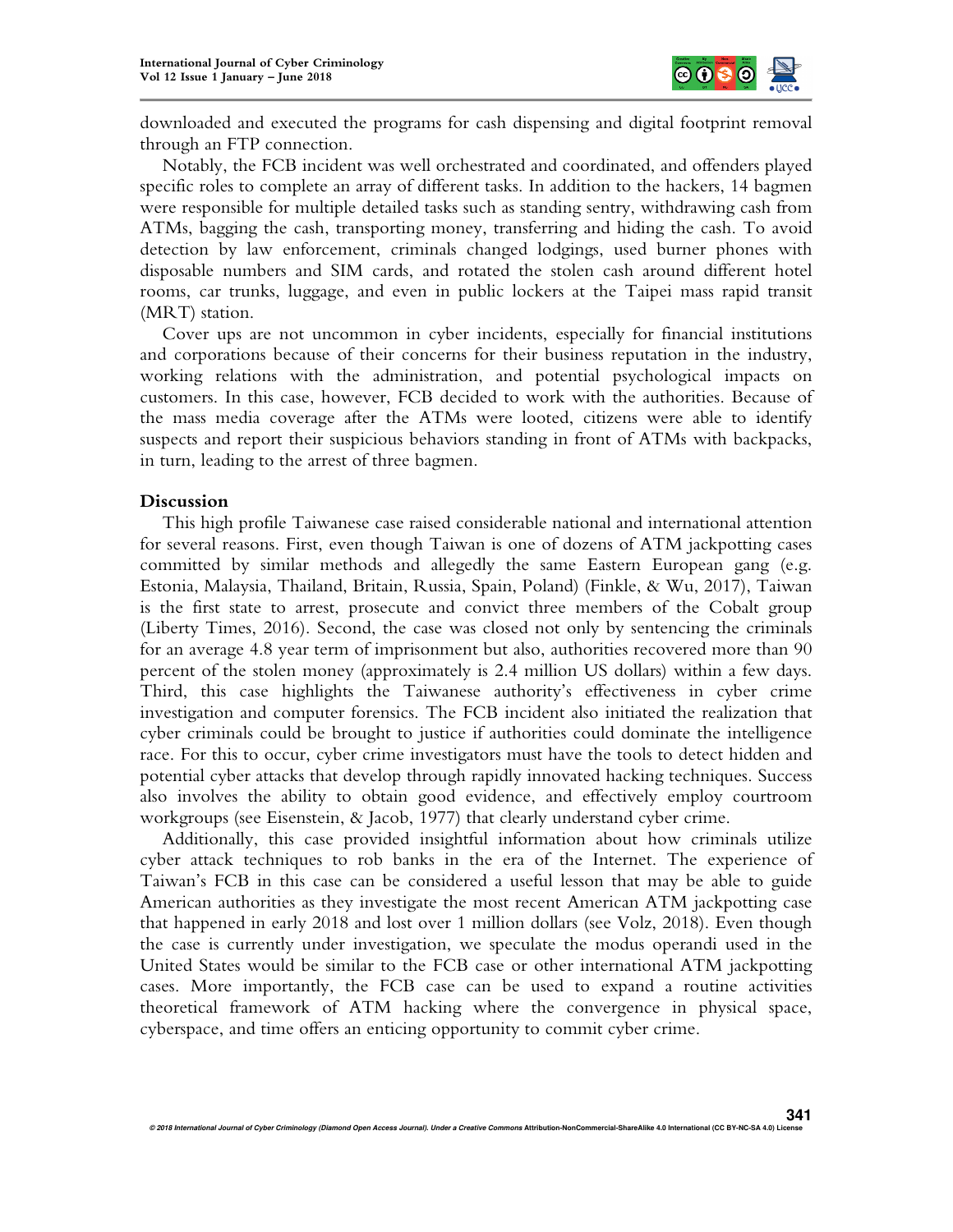## *1. The Presence of Motivated Cyber Offenders*

At least fifty percent of Asian Pacific institutions reported increasing economic crime as well as heightened concern about the pervasive and sustained threats of cyber attacks (PWC, 2014). With the techniques and tools adopted by hackers becoming more sophisticated, Asian countries such as China, Taiwan, and South Korea with emerging lucrative markets and increasing use of the Internet are at greater risk of cyber attacks (Antonescu & Birăub, 2015). Financial service institutions in these countries, for example the FCB in Taiwan, may have a relatively lower level of cyber security in general compared to more economically complex countries. As Antonescu and Birăub (2015) explain, Internet users may still underestimate the vulnerability of "transmission channels" (e.g. e-mails, chat rooms, discussion forums, social media, messenger, instant messaging or other online services) that could be utilized for network penetration. As the investigator in this case, "S" theorized:

…well 'social engineering' is still the primary method that hackers would use to trick you into clicking on something online, maybe an ad, a picture, a posted thread or a link or an attachment enclosed in email. With a 'click away', hackers can gain access to anything regardless of the distance, a smartphone, electronic device, computer, server, system, organization, building, absolutely anywhere within a network. In the FCB case, one alleged explanation for how the hackers got into a voice recording system in the first place is through 'spear phishing' against a specific administrator. This is not about how secure your firewall is. You would eventually be tricked, and hackers know this and could use your action as an extension of attacking.

At this point it already appears that the FCB case is consistent with RAT's first key component — motivated offenders. The clear pattern of advanced persistent attack (APT) (see Singer & Friedman, 2013) against carefully selected targets that are likely to have certain user privileges within the information system makes the motivation of the criminal group more than evident. None the less, this case is also consistent with Yar (2005)'s argument that because of the context of cyberspace, it may be much more difficult to analyze "offenders" under the doctrine of RAT (see Cohen & Felson, 1979). One possibility is that the existence of motivated FCB cyber criminals could be explained by virtual proximity distance. Yar (2005) stated that Internet users are often just a few "clicks" away from many "cyber criminals". As other studies have demonstrated, in cyberspace, perpetrators can compromise a victim's computer and system regardless of physical contacts and geographical boundaries (Taylor et al., 2006; Eck & Clarke, 2003) as long as victims activate hidden malware. In this sense, motivated offenders in cyberspace might not be physically proximate but rather they only need the appropriate attack opportunity which is the same as conventionally motivated offenders in society (Cohen and Felson, 1979). As agent "S" explains:

Frankly, motivated cyber criminals are everywhere, just like criminals in the physical environment… they are out there but again, the fact is the majority of them almost cannot be identified by us [law enforcement]. Even though Taiwanese authorities did a good job and solved the FCB case, we did not know who was behind this incident; that operated and manipulated the FCB's network. Still, we are closer to identifying and apprehending more members of the Cobalt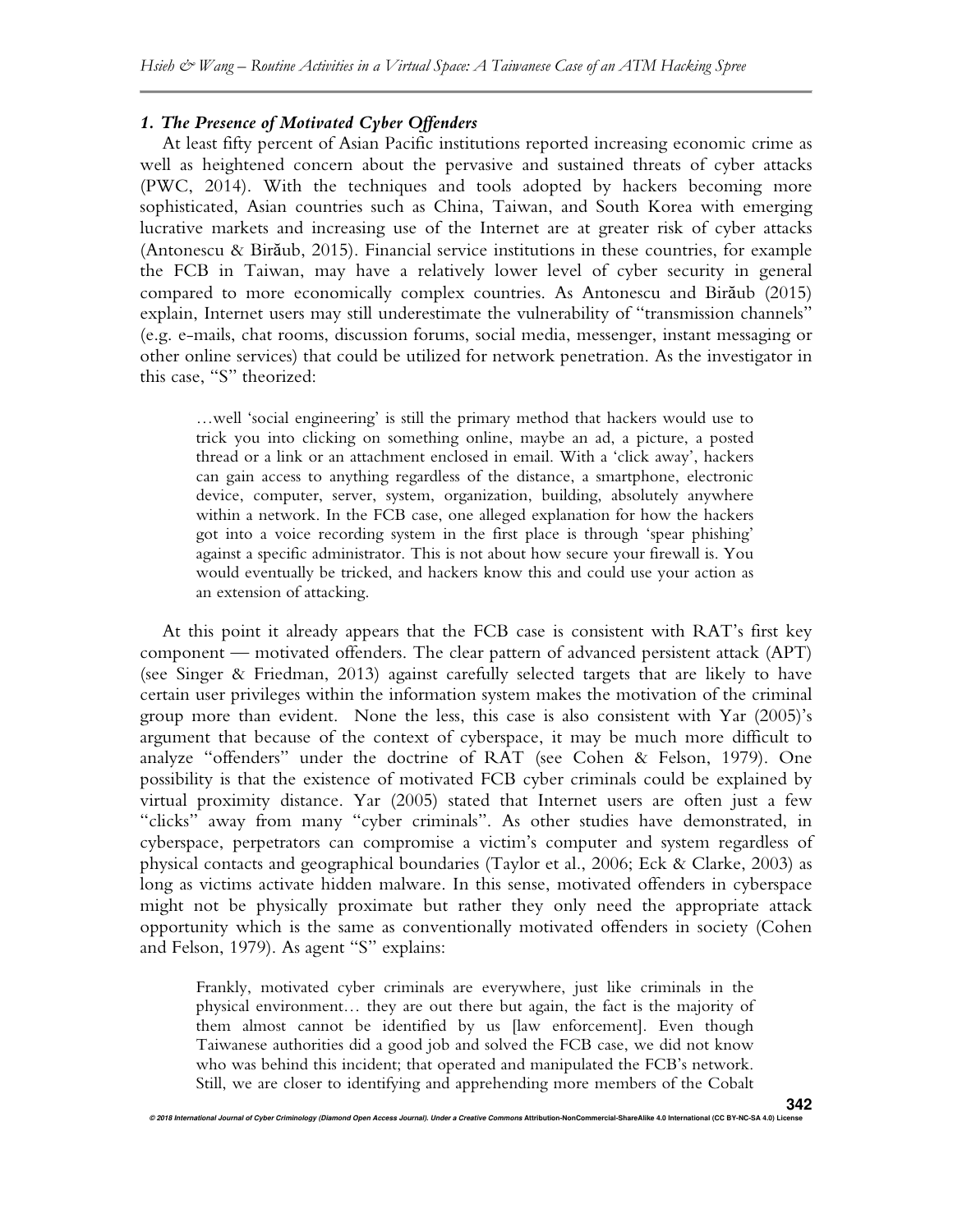

group than any other country. …Compared to criminals in a physical environment, cyber criminals benefit from two distinct features of cyberspace, invisibility and anonymity. This may encourage cyber criminals to commit more crimes or it may entice criminals in a physical environment to switch to committing offenses online.

Despite Taiwanese authorities' success at apprehending three mules from the Cobalt group within six days and the country's High Court sentencing them to fines and incarceration within less than ten months, this swift and certain response may still not generate enough deterrent effect to offset motivated cyber offenders. For example, soon after the FCB incident, Far Eastern International Bank in Taiwan was targeted and hackers attempted to steal 60 million dollars (of which almost all has been recovered) (Reuters, 2017). In a study in Ghana, Danquah and Longe (2011) noted that cyber crimes are invisible, anonymous and involve flexible identities, as well as lack a formal oversight system such as police or vigilantes to patrol or watch over the cyber community. In this sense, the intrinsic nature of cyberspace would reduce the likelihood of being caught by authorities. In other words, criminals who commit offenses in cyberspace might be able to extend the timeframe during which they are able to enjoy the rewards of illegal gains due to inefficient social control mechanisms that are unable to provide the "certainty, celerity and severity of punishment to compete" with emerging new types of crime and victimization on the Internet (Cohen & Felson, 1979, p. 605). This may also be one of reasons that it has been predicted that Taiwan will suffer a substantial number of cyber attacks (Antonescu & Birăub, 2015).

#### *2. Online Target Suitability and Attractiveness*

The FCB case is thought to be one of the first times that the international organized crime Cobalt group committed an offense in Taiwan. This means that Taiwanese financial institutions may become more attractive to cyber criminals. First, offenders focused on a specific ATM model manufactured by a Germany company as the suitable target for using their programmed malware that triggered the flow of a large amount of cash from ATMs. Second, cyber criminals exploited the vulnerability of the cyber security defense system and waited for an opportunity to penetrate the system that was created by negligent service provisions. As Investigator "S" relates,

...if you are a criminal and you know you are able to infiltrate a large number of ATMs at once, particularly this type of system (PC 1500XE), and you can remotely control ATMs to spit out cash for you in a few seconds, don't you think this is a very attractive and lucrative gain? And I bet you would want to know which country uses this ATM model…

The FCB case also demonstrated that certain aspects of prospective targets would increase the possibility of rewarding a predatory cyber crime. This element, as well as other collectively weighted factors, is all part of a perpetrator's rational analysis of target suitability. Consistent with prior cyber victimization studies, criminals would associate with victims with certain traits (e.g. demographics, accessibility, visibility) (Reyns, 2013; Yar, 2005; Marcum et al., 2010), value (Yar, 2005), or online activities and behaviors (Reyns, 2013; Pratt et al., 2010; van Wilsem, 2013; Marcum et al., 2010; Leukfeldt, 2014)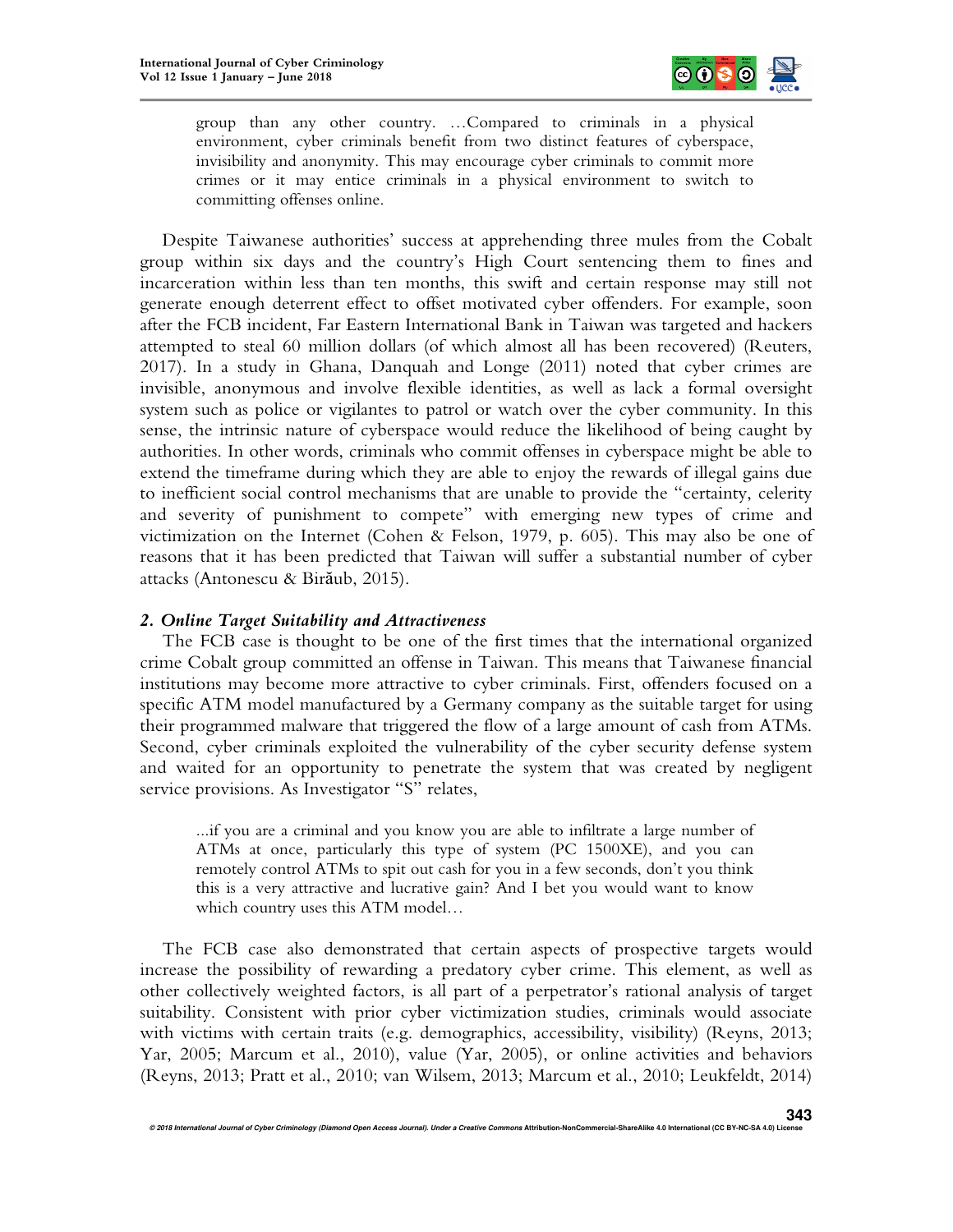in order to facilitate a crime. In this way, agent "S" explains, the net of potential victims is widened.

…as offenders probe deeper into the network to control ATMs, it is possible that the FCB would not be the only victim. Everyone who was tricked by this social engineering should be considered a victim…even if he or she [a victim] did not lose any personal data or files and their computer is still working just fine, for hackers, he or she is still a suitable target. At that point of time, he or she might not be directly linked to financial loss, but might be used to prepare the next move, which eventually would help offenders to gain something.

Phishing, as an instrumental expression of social engineering, is a routine part of the process utilized by a majority of cyber criminals to reach prospective victims (Mitnick, 2001; Soudijin & Zegers, 2012). In a national level study for high cyber crime countries, Kigerl (2012) revealed that overall Europe, Latin America and Asian countries would be more likely to receive phishing attacks than African countries. In general, phishing is less dependent on a victim's demographic and financial characteristics, online accessibility, and visibility. It seems to be successful as long as hackers can reach any one of a large number of signals in a pool that have been sent phishing content via e-mail or other online connections (Leukfeldt, 2014). As reports revealed, Taiwan and other 13 European countries were targeted by the Cobalt group for this type of cyber attack. Therefore, it was hypothesized that when hackers were conducting a worldwide search for suitable access to the specific ATM model they had targeted, the FCB's London branch administrator who had clicked a phishing e-mail provided them the initial opportunity to infiltrate the FCB network (Finkle & Wu, 2017). Future study should explore other factors and explanations in this regard.

## *3. Examining Guardianship in Cyberspace*

It has been argued that financial intuitions in Taiwan face high risk exposure to cyber attacks due to social structural and institutional security imbalances (Antonescu & Birăub, 2015). Although institutional and organizational features provide capable formal guardians (e.g. physical security defense systems, anti-malware software), it is the users' visibility and online activities that are usually linked to security vulnerability (Leukfeldt, 2014). Guardianship like anti-malware physical security systems does not prevent person-based victimizations that often start with social engineering (Holt & Bossler, 2014). These vulnerabilities can easily be exploited by hackers contributing to individual victimization or providing an "infected spot" through which offenders continue to penetrate the system. This is especially true when there are increases in the use of communication and information technology, the extension of all different types of online services and activities supported by using smartphones and other electronic devices with the Internet and through Wi-Fi accessibility. As "S" was able to explain based on investigations he conducted on the basic platforms of potential cyber criminal activities,

Levels of cyber security depend on the effectiveness of capable guardians provided by organizations working together with users for comprehensive cyber guardianship. Applying 'cannikin law' to cyber security, if the capacity of water in a barrel is determined by the shortest of the wooden staves, then the magnitude of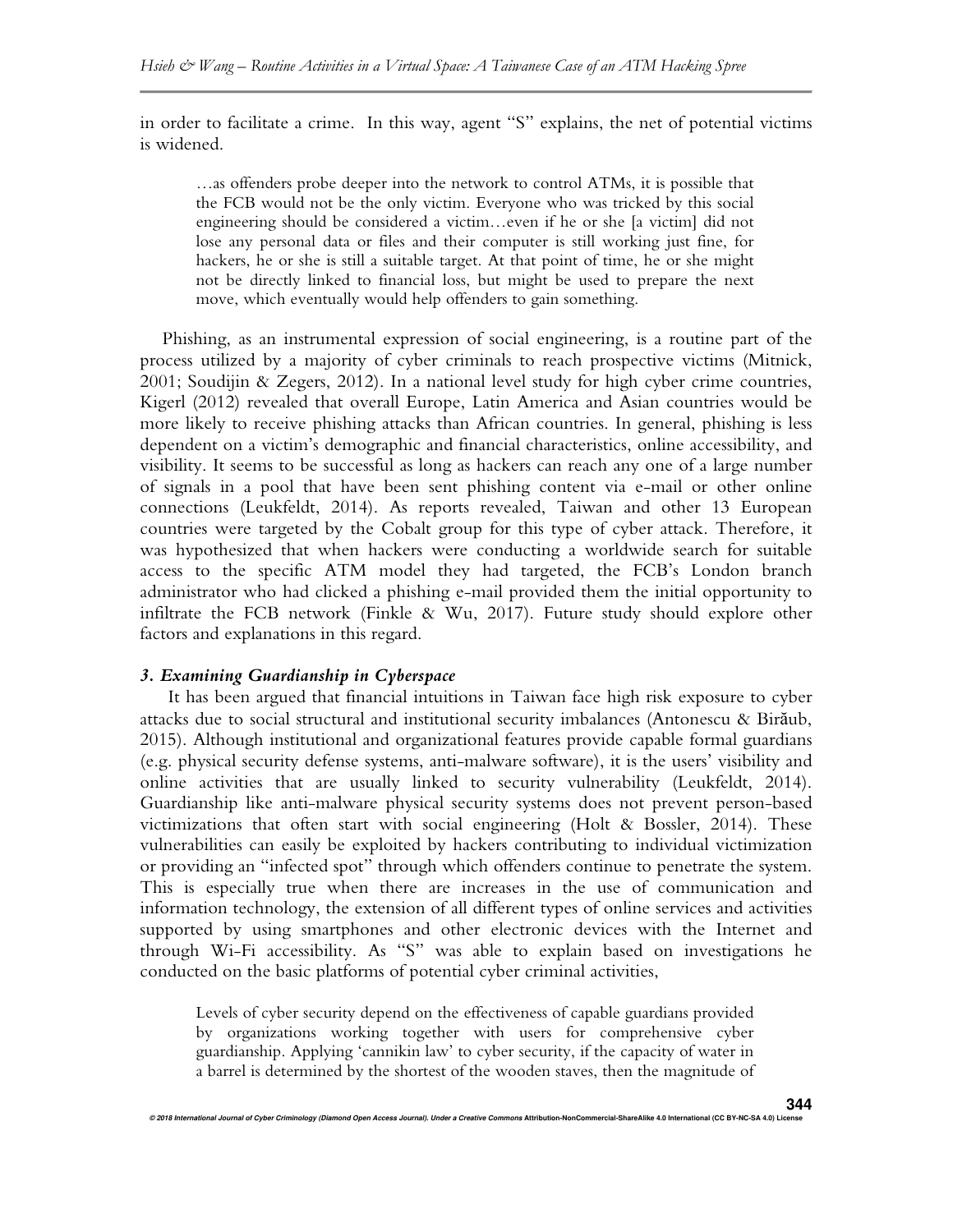

cyber guardianship is determined by the weakest security link. Although companies may continue to upgrade their institutional cyber defense system, they can still be undermined by employees or ordinary people whose mistakes result in overall system breaches. People easily make mistakes such as browsing some unprotected websites or opening some phishing messages. These behaviors will reduce the magnitude of cyber guardianship.

Consistent with research by Leukfeldt (2014, p. 554), financial intuitions in Taiwan might not be able to "stop a motivated offender from gaining control over" financial service systems or customers' accounts, yet with certain levels of guardianship, the harm and loss caused by cyber crime could be reduced. In other words, the magnitude of cyber guardianship could be improved by the collective efforts of users and companies.

In the case of FCB, hackers allegedly obtained access credentials from an administrator at the London branch through phishing rather than breaching a physical cyber defense system. From a cyber security perspective, this highlights the problems of personal guardianship (see Leukfeldt & Yar, 2016; Williams, 2016). As in prior studies, personal capable guardianship (i.e. a user's online behavior) is critical in reducing the harm caused by cyber criminals. For instance, users who are aware of the risks of online activities or have some level of technical computer knowledge were less likely to be victims of hacking (Leukfeldt & Yar, 2016). This concept was reinforced by agent "S".

…I would say, theoretically there are no really 'strong enough' capable guardians in cyberspace to protect users and institutions and to prevent future attacks and realistically, we won't be able to fully stop the potential threat of attacks. In the FCB case for example, I mean if an invisible and anonymous hacker who purposely wants to penetrate a company or steal your information, how would we know that in advance? The odds are really low, right?

Otherwise they wouldn't be called a 'hacker'. In fact, a majority of victims do not know they have been attacked until they have been informed by authorities or companies… a user's online behavior creates vulnerability and could be exploited by motivated offenders…

While it may sound true that if people do not use the Internet for any activities (e.g. shopping, browsing websites, downloading files/music/video, e-mail, messaging), then there would be no cyber crime or cyber victimization, this is an unreal expectation in our society today. For most people, it is nearly impossible not to use the Internet throughout daily life – even traditional line-telephone service switches to Internet technology. Although users and organizations cannot eliminate the risks of being cyber attacked, Williams (2016) states that using both or either physical guardianship and personal guardianship would frustrate cyber criminals and reduce the likelihood of being victimized in cyberspace.

#### **Conclusion**

The current study addressed three elements of RAT theory in the context of cyber crime. Support was found for the idea that motivated cyber offenders are out there assessing online target suitability and attractiveness and are most likely to commit offenses when there is insufficient capable guardianship in cyberspace. Using the recent case of a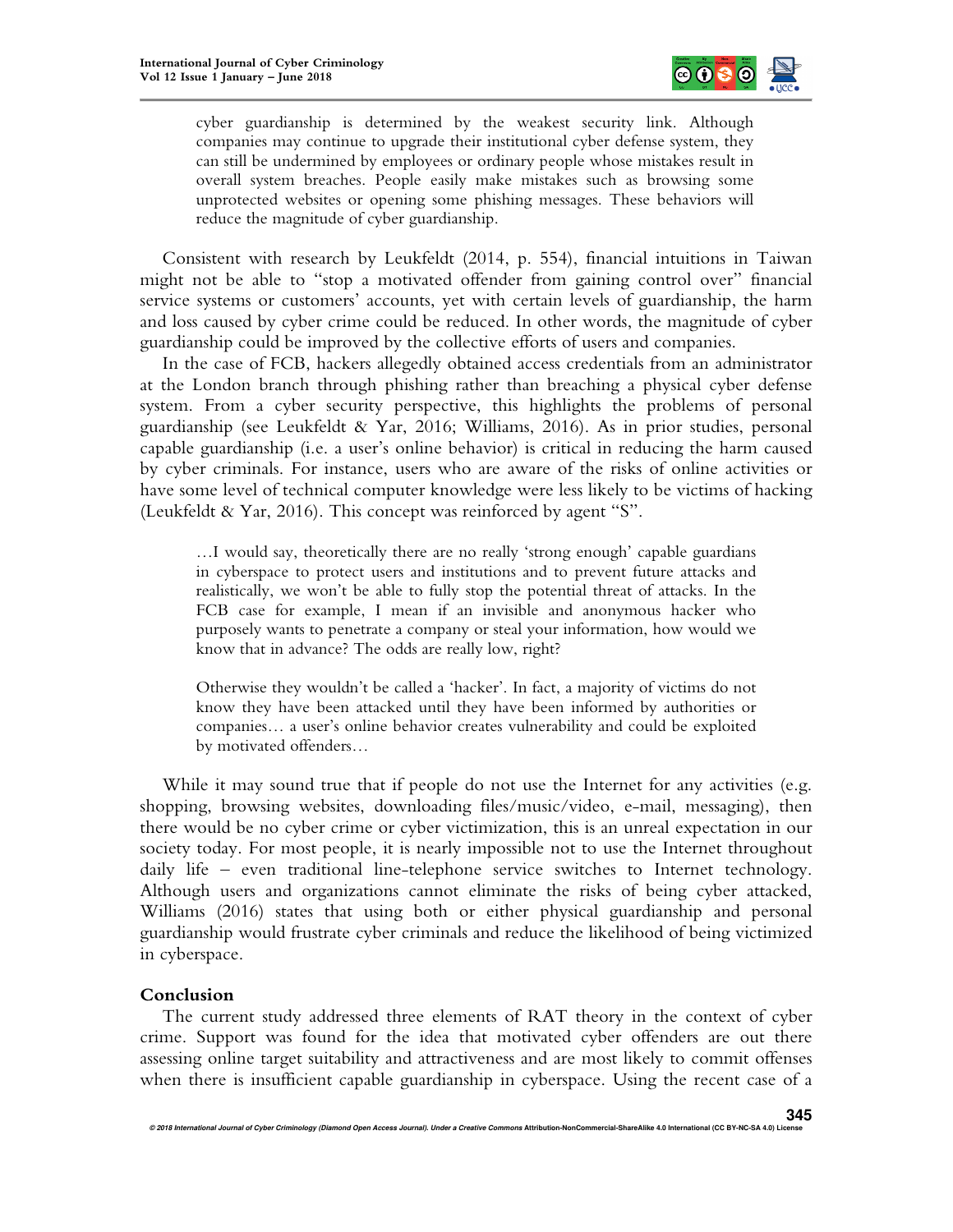FCB ATM heist in Taiwan, we were able to examine a type of victimization that is different from previous studies (Argun, & Dağlar, 2016; Breetzke & Cohn, 2013; Choi, 2008; Groff, 2007; Holtfreter, Reisig, & Pratt, 2008; Kigerl, 2012; Louderback & Roy, 2018; Mustaine, & Tewksbury, 1998; Spano, & Nagy, 2005; Tewksbury, & Mustaine, 2000). For a majority of motivated hackers, financial gain is still the primary and ultimate goal through the phishing process or by installing malware to obtain data and information from victims. Also, financial institutions and users may not be able to stop motivated offenders as RAT assumes, because we are less likely to know where and who these criminals are until after they commit an offense. It can be argued that without capable cyber guardianship, the odds of network penetration and victimization will not only increase but so will the opportunity for an offender's escape in cyberspace (Jaishankar, 2008).

The costs incurred with offenses such as the current case are not limited to the direct costs of money stolen. On the day of the incident, the FCB froze 1,000 ATMs and stopped the service of withdrawals which no doubt cost the public and general commerce significant inconveniences. These costs could be considered secondary losses from the overdrawn ATMs (see Anderson et al., 2013). After the investigation, it was determined that approximately 4 percent of the 27,200 machines in their ATM network in Taiwan might have been affected by the cyber-attack and needed further inspection (Reuters, 2016). Also, the system and software of the FCB in Taiwan may have to be upgraded and additional training provided to encourage employee awareness measures. These consequences represent additional defensive costs. In addition, the hacking incident could possibly undermine citizen confidence in the bank and online banking in general as well as damage the image and reputation of financial service institutions; all of which can be considered indirect costs. The direct and indirect costs to society of hacking incidents such as these are not easy to accurately estimate as Anderson and associates (2013) indicate, however their impact on individuals, organizations, the criminal justice system and the society as a whole would be substantial. Thus the current study offers some policy implications to improve cyber security and cyber crime control.

First, institutions have to keep their operating system and basic software up to date and keep upgrading and *enhancing computer physical defense systems* such as installing anti-virus software, using firewalls and email spam filtering, malware detection, securing browsing, networking activities monitoring and patching potential threats of bugs and holes. While implementing network security may be costly, there is no magic number that one should spend to reach and maintain adequate levels of security that ensure a hack-free system. Realistically, a company should find the balance between cost or affordability and the processes necessary to maintain guardianship against data breaches and system compromises.

Second, an enterprise should work with IT special consultants and cyber security mangers and *develop guidelines that address prevention and defenses, as well as a response and*  recovery plan. Businesses should hold user cyber security training to protect their intranet and internet at all employee and administrative levels. This plan should be able to provide basic cyber security knowledge to users within the company and prevent cyber security negligence. The defense system should assess and detect data or network breaches, virus infections or any security threats at their initial stages. With periodic internal users' training and system drilling, the enterprise should be able to respond with appropriate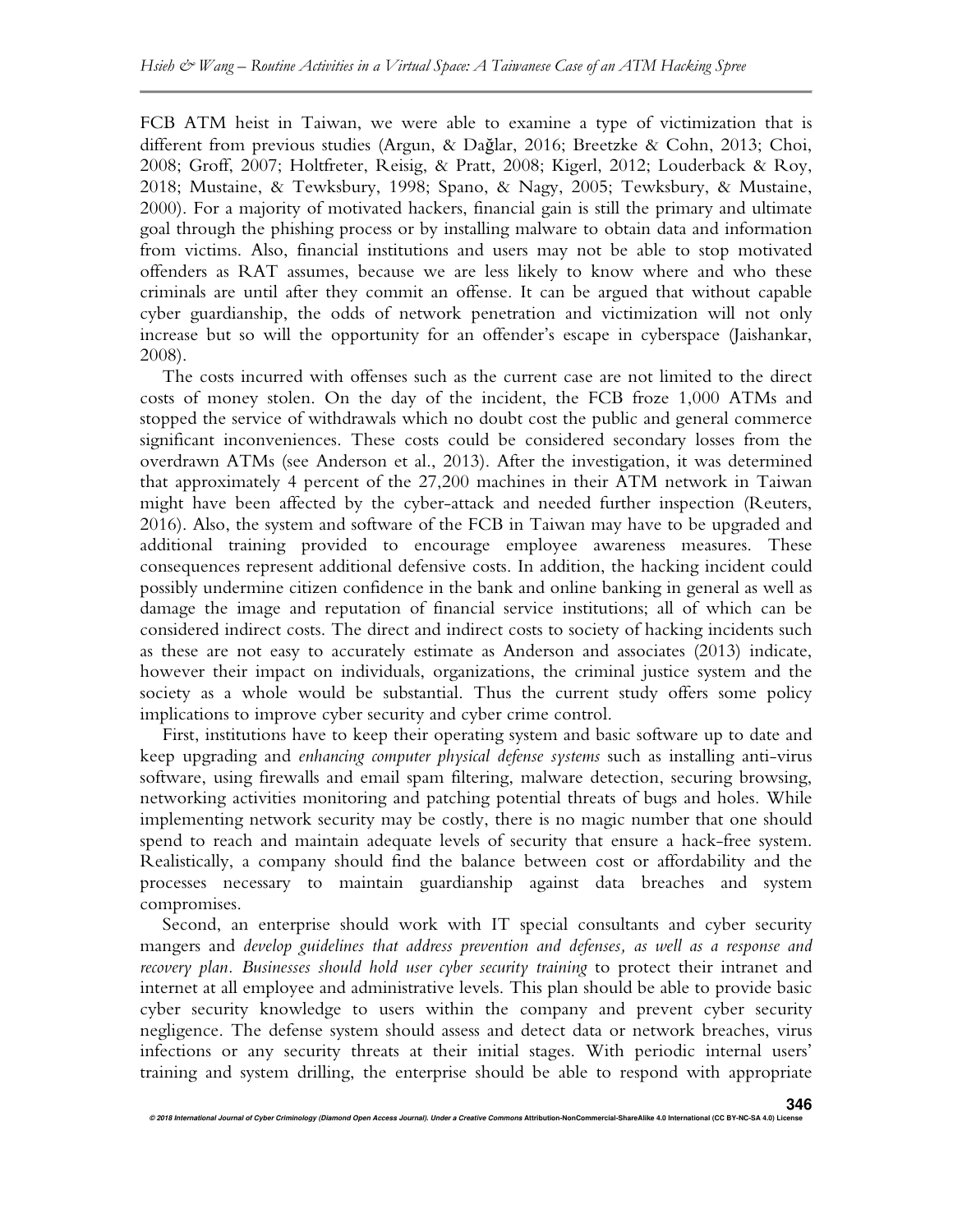

strategies to stop cyber vulnerability and minimize potential losses. After identifying attacks, the company should be able to conduct damage control and assessment as well as implement approaches to recover system losses and to repair the affected network and system. Furthermore, they should hold cyber security meetings routinely to update relevant members about cyber security and prevention plans.

Third, given increasing trends toward the use of electronics in daily life, cyber crime and victimization may occur more often merely because more individual devices are connected to the Internet (Singer & Friedman, 2013). Consequently, *strengthening non-work place personal guardianship* is critical for preventing victimization. As expected, work place related network and computer security policies are more stringent than non-work places and may help to restrain individual online behaviors (Williams, 2016). However, online users in non-work place settings (e.g. homes, restaurants, airports, cafés) may have more unprotected exchanges which increase the odds of being victimized in cyberspace. In nonwork settings, users should not plug-in thumb drives without encryption; activate unsecured devices to browse websites, nor update computer software frequently, using passwords that are easy to guess. In addition, they should avoid having inappropriate security settings and arbitrarily downing free files and installing downloaded applications that may contain undetected malware.

Fourth, although cyberspace has been viewed as a virtual space with "zero distance" between all points that does not mean that crime "hotspots" cannot be located there as it is in physical space like street corners or parks. An IP address in cyberspace can be viewed much like locations in the physical environment and one could even pin point a certain machine with a permanent or temporary address where it can be exploited by offenders in cyberspace. Therefore, *changing user's online risky behaviors* through re-education on security and *making people aware of the threats of cyber victimization* could also enhance cyber crime prevention. Users should be aware that certain online activities, for instance, spending too much time online shopping and banking, watching pictures and videos that may have contain malware, playing video games, downloading music and media that may have viruses, and accessing social media, chatting in online rooms, forums and chat boxes would disproportionately increase their online visibility. Subsequent interaction with potential offenders would expose them to the risk of becoming a suitable target in cyberspace.

And finally, we need more research on different cases to understand types of cyber crime and cyber victimization in order to become more effective both formally and informally with mechanisms to prevent potential cyber crime threats. Even though this may be very difficult to do given the nature of cyberspace where deterrence may be harder to achieve, enhancing social and community cohesion may reduce some high risk behaviors. As Jaishankar (2008) posits, cyber crime may be reduced with more selfregulation, bounded by integrity and honesty as reflected in moral standards and ethical principles. Enhancing civic virtue, responsibly and the expectations of being law-abiding citizens may alleviate some of the root causes of not only cyber crime but also all other types of crime as well.

#### **Limitations**

The current case study extends the theoretical framework of RAT to the domain of the victimization of financial institutions and provides another piece of evidence indicating that such an approach can be a useful framework for understanding the victimization of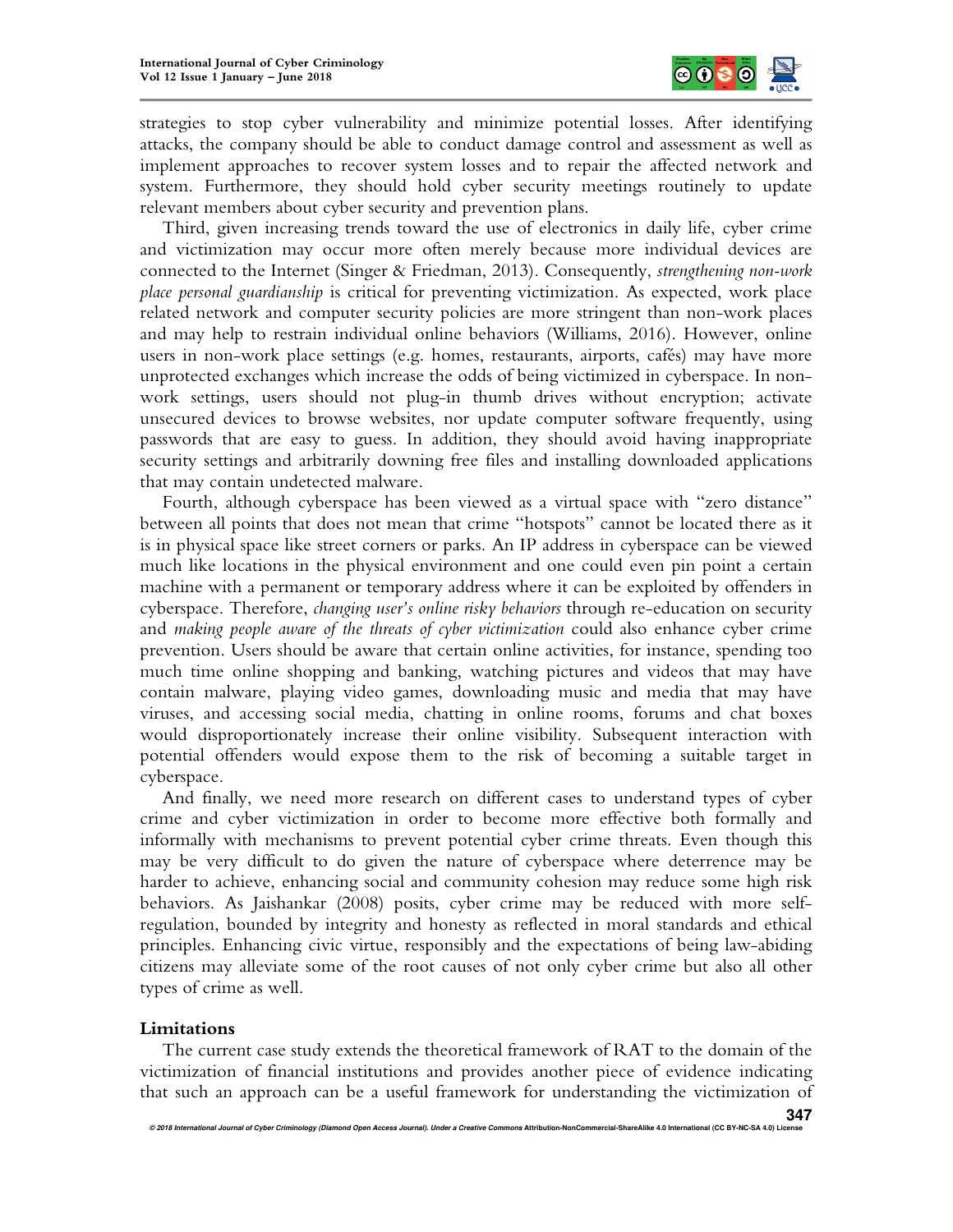financial institutions involving hacking. Still, it may be argued that the case study method does not use conventional statistical analysis as prior studies have (Argun, &Dağlar, 2016; Breetzke & Cohn, 2013; Holtfreter et al., 2008; Louderback & Roy, 2018; Mustaine, & Tewksbury, 1998) and is a less reliable form of evidence for theorizing about cyber criminology. However, the current study is still valuable and contributes to the field for a number of reasons. First, none of prior studies examined cyber ATM hacking and little is known about this type of cyber victimization. Given a subsequent high-profile ATM jackpotting heist activity in the Unites States (Volz, 2018), the current case study sheds light on the modus operandi of ATM hacking as well as the factors that may be associated with elements of RAT in a virtual environment. Second, although cases of cyber ATM hacking are relatively rare compared to other types of cyber crime such as phishing, spam identify theft, and fraud, they may involve substantial sums of money and risk undermining a common commerce function that most people participate in. Third, this is not just a national case for Taiwanese authorities but also an international case worthy of attention regarding modus operandi and prevention of ATM hacking (Sancho et al., 2017). This analysis may be useful for theorizing about organized crime, comparative criminal justice and computer software design. Given the current study's limitations as a case study based on qualitative interviews, more research is needed to better understand cyber ATM hacking. After cumulating enough cases, we may further examine this type of victimization by using quantitative approaches.

Although the applicability of RAT might be limited in cyber crime due to spatiotemporal disorganization and the argument that it is not easy to demonstrate how cyber criminals and victims "converge in space and time" as noted by Yar (2005, p. 424), the current study using the broader doctrine of RAT found support for the essence of RAT particularly the three basic elements of crime. These findings are consistent with prior studies in cyber criminology (Argun, & Dağlar, 2016; Breetzke & Cohn, 2013; Holtfreter et al., 2008; Louderback & Roy, 2018; Mustaine, & Tewksbury, 1998). Future study should continue to explore how routine activities theory could be applied to cyberspace or even whether or not to develop other theoretical explanations about cyber victimization.

Applying the elements of RAT might be a simplistic conceptualization of cyber crime; however, as discussed above, its applicability was supported by the current case study and other prior quantitative studies analyzing larger victimization databases. Moreover, analyzing this FCB case in a RAT framework would helps us to understand particular patterns in offending over time and cyberspace that could not be tracked by aggregated victimization data. The current case study further allows crime prevention specialists to design strategies that could specifically address cyber offender behavior, reducing motivation and increasing deterrence in the near future. Or, efforts could focus on potential targets, educating and engaging victims in protection as well as risk avoidance. And finally, resources could be directed at determining which options would be the most effective for the use of a wide range of guardians or guardian-like instruments). All of these strategies are consistent with the framework of RAT.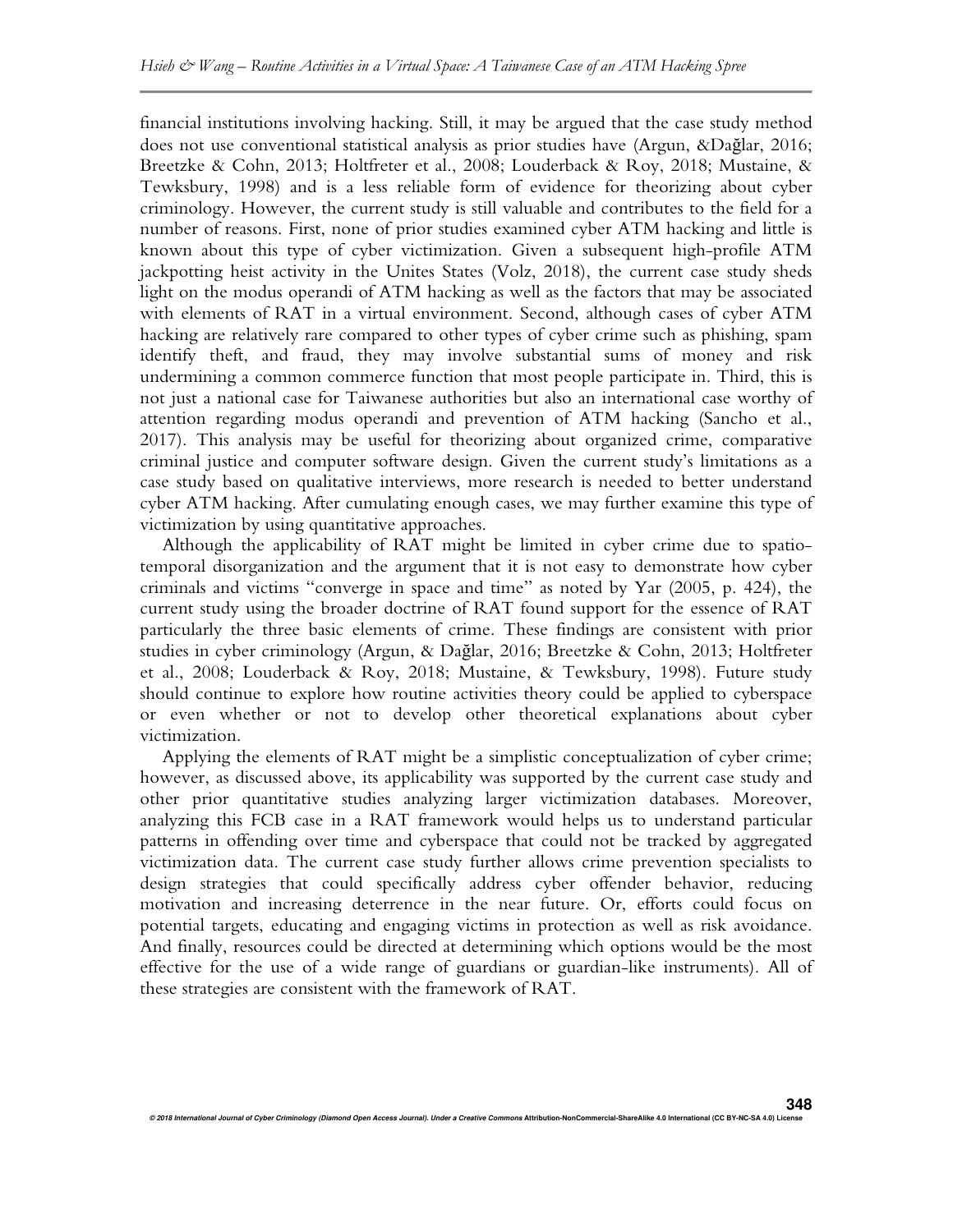

#### **References**

- Anderson, R., Barton, C., Böhme, R., Clayton, R., van Eeten, M. J. G., Levi, M., et al. (2013). Measuring the Cost of Cyber crime. In R. Böhme (Ed.), *The economics of Information security and privacy* (pp. 265-300). Berlin, Heidelberg: Springer.
- Antonescu, M., & Birăub, R. (2015). Financial and non-financial implications of cyber crimes in emerging countries. *Procedia Economics and Finance, 32*, 618-621.
- Argun, U., & *Dağlar*, M. (2016). Examination of Routine Activities Theory by the property crime. *International Journal of Human Sciences, 13*(1), 1188-1198.
- Bossler, A. M., & Holt, T. J. (2009). On-line activities, guardianship, and malware infection: An examination of Routine Activities Theory. *International Journal of Cyber Criminology, 3*(1), 400-420.
- Breetzke, G. D., & Cohn, E. G. (2013). Burglary in gated communities: An empirical analysis using routine activities theory. *International Criminal Justice Review, 23*(1), 56- 74.
- Britz, M. (2013). *Computer Forensics and Cyber Crimes: An Introduction (3rd edition)*. Upper Saddle River, NJ: Pearson Education Inc.
- Castells, M. (2002). *The Internet galaxy: Reflections on the Internet, business, and society*. Oxford: Oxford University Press.
- Choi, K.-S. (2008). Computer crime victimization and integrated theory: An empirical assessment. *International Journal of Cyber Criminology, 2*, 308-333.
- Cohen, L. E., &Felson, M. (1979). Social change and crime rate trends: Routine activity approach. *American Sociological Review, 44*(4), 588-608.
- Cybersecurity Ventures. (2017). *2017 cyber crime report*. Menlo Park, CA: Cybersecurity Ventures.
- Danquah, P., & Longe, O. B. (2011). An empirical test of the Space Transition Theory of cyber criminality: Investigating cyber crime causation factors in Ghana. *African Journal of Computing and ICTs, 44*(2), 37-48.
- Eck, J. E., & Clarke, R. V. (2003). Classifying common police problems: A routine activity approach. *Crime Prevention Studies, 16*, 7-39.
- Eisenstein, J., & Jacob, H. (1977). *Felony justice: An organizational analysis of criminal courts*. Lanham, MD: University Press of America.
- Federal Bureau of Investigation. (2017). *2016 Internet crime report*. Washington, DC: Federal Bureau of Investigation.
- Finkle, J., & Wu, J. R. (2017, January 4). Taiwan ATM heist linked to European hacking spree: Security firm. Reuters. Retrieved from https://www.reuters.com/article/ustaiwan-cyber-atms/taiwan-atm-heist-linked-to-european-hacking-spree-security-firmidUSKBN14P0CX.
- Grabosky, P. (2001). Virtual Criminality: Old Wine in New Bottles? *Social and Legal Studies, 10*(2), 243-249.
- Groff, E. R. (2007). Simulation for theory testing and experimentation: An example using routine activity theory and street robbery. *Journal of Quantitative Criminology, 2*3(2), 75- 103.
- Hawley, A. (1950). *Human ecology: A theory of community structure*. New York, NY: Ronald.
- Hinduja, S. (2001). Correlates of internet software piracy*. Journal of Contemporary Criminal Justice, 17*, 369-382.

**349**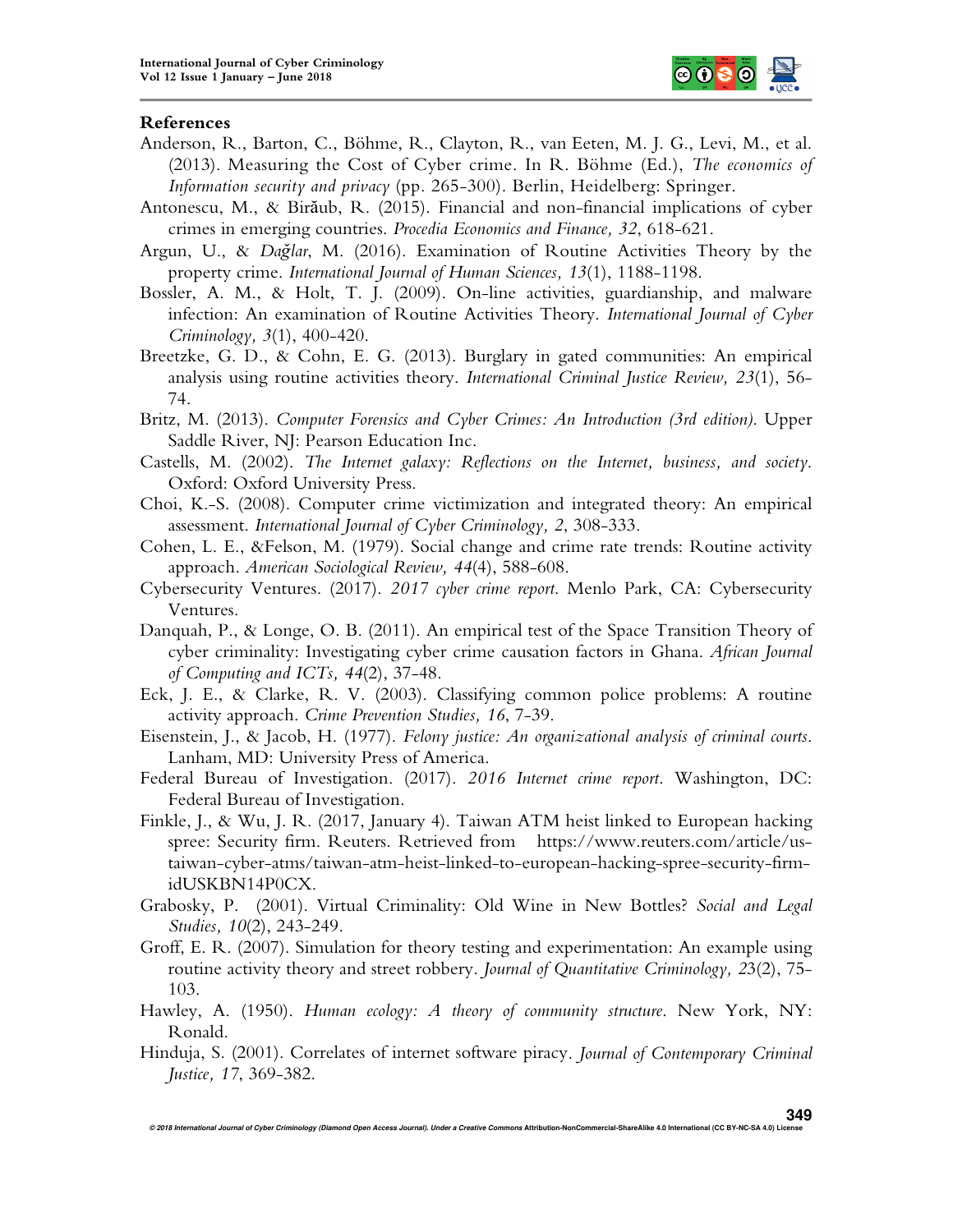- Holt, T. J., & Bossler, A. M. (2009). Examining the applicability of lifestyle-routine activities theory for cyber crime victimization. *Deviant Behavior, 30*, 1-25.
- Holt, T. J., & Bossler, A. M. (2013). Examining the relationship between routine activities and malware infection indicators. *Journal of Contemporary Criminal Justice, 29*(4), 420- 436.
- Holt, T. J., & Bossler, A. M. (2014). An assessment of the current state of cyber crime scholarship. *Deviant Behavior, 35*, 20-40.
- Holtfreter, K., & Meyers, T. J. (2015). Challenges for cyber crime theory, research, and policy. In G. C. Lajeunessehe (Ed.), *Norwich review of international and transnational crime*  (pp. 54-66). Norwich, VT: The Program of International and Transnational Crime.
- Holtfreter, K., Reisig, M. D., & Pratt, T. C. (2008). Low self-control, routine activities, and fraud victimization. *Criminology, 46*(1), 189-220.
- Hsieh, C.-L., Chien, L.-C., Chen, W.-T., Wang, M.-L., Lu, K.-C., & Chang, W.-C. (2016, September 14). 一銀盜領案, 3外嫌被求刑12年 [First Commercial Bank heist case: The prosecution asked for 12 years for three arrested suspects]. *Liberty Times*.
- Retrieved from http://news.ltn.com.tw/news/focus/paper/1031930.
- Hutchings, A., & Hayes, H. (2009). Routine activity theory and phishing victimization: Who got caught in the 'net'? *Current Issues in Criminal Justice, 20*, 432-451.
- International Telecommunication Union. (2016). *Measuring the information society report: 2016*. Geneva, Switzerland: International Telecommunication Union.
- Jaishankar, K. (2008). Space Transition Theory of cyber crimes. In F. Schmalleger & M. Pittaro (Eds.) *Crimes of the Internet* (pp. 283-301). Upper Saddle River, NJ: Prentice Hall.
- Kigerl, A. (2012). Routine activity theory and the determinants of high cyber crime countries. *Social Science Computer Review, 30*(4), 470-486.
- Leukfeldt, E. R. (2014). Phishing for suitable targets in the Netherlands: Routine activity theory and phishing victimization*. Cyberpsychology, Behavior and Social Networking, 17*(8), 551-555.
- Leukfeldt, E. R., & Yar, M. (2016). Applying routine activity theory to cyber crime: A theoretical and empirical analysis. *Deviant Behavior, 37*(3), 263-280.
- Levi, M. (2017). Assessing the trends, scale and nature of economic cyber crimes: Overview and issues. *Crime, Law and Social Change, 67*, 3-20.
- Louderback, E. R., & Roy, S. S. (2018). Integrating social disorganization and routine activity theories and testing the effectiveness of neighborhood crime watch programs: Case study of Miami-Dade county, 2007-15. *British Journal of Criminology, 58*(4), 968- 992.
- Marcum, C. D., Higgins, G. E., & Ricketts, M. L. (2010). Potential factors of online victimization of youth: An examination of adolescent online behaviors utilizing routine activity theory. *Deviant Behavior, 31*(5), 381-410.
- Mitnick, K. D. & Simon, W. L. (2001). *The art of deception: Controlling the human element of security*. John Wiley & Sons.
- Mustaine, E. E., & Tewksbury, R. (1998). Predicting risk of larceny theft victimization: A routine activity analysis using refined lifestyle measures. *Criminology, 36*(4), 829-858.
- Ngo, F. T., & Paternoster, R. (2011). Cyber crime victimization: An examination of individual and situational level factors. *International Journal of Cyber Criminology, 5*, 773- 793.

**© 2018 International Journal of Cyber Criminology (Diamond Open Access Journal). Under a Creative Commons Attribution-NonCommercial-ShareAlike 4.0 International (CC BY-NC-SA 4.0) License 350**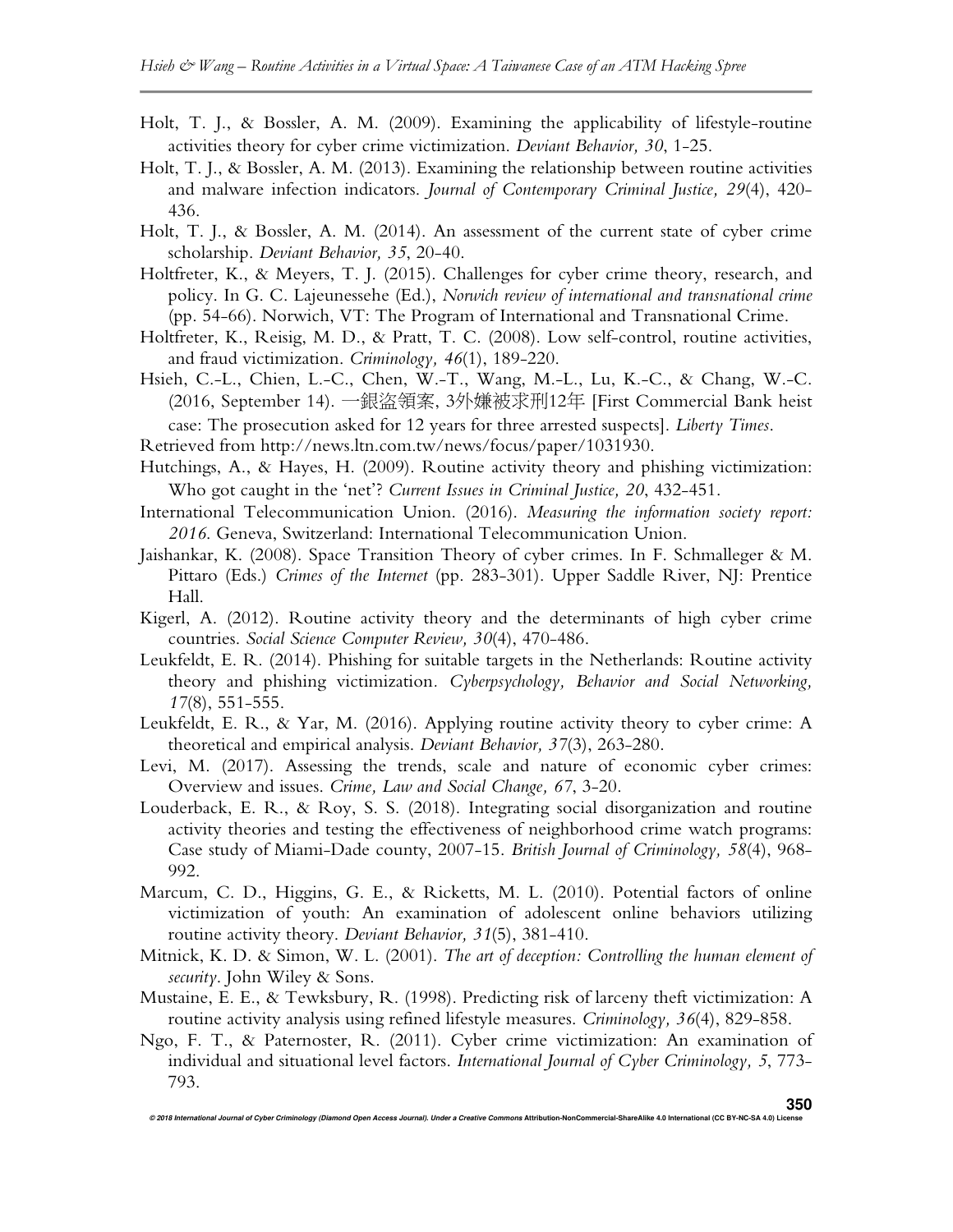

- Paek, S. Y., & Nalla, M. K. (2015). The relationship between receiving phishing attempt and identity theft victimization in South Korea. *International Journal of Law, Crime and Justice, 43*, 626-642.
- Poushter, J. (2016). *Smartphone ownership and Internet usage continues to climb in emerging economies*. Washington, DC: PEW Research Center.
- Pratt, T. C., Holtfreter, K., & Reisig, M. D. (2010). Routine online activity and internet fraud targeting: Extending the generality of routine activity theory. *Journal of Research in Crime and Delinquency*, 47, 267-296.
- PWC. (2014). *Threats to the financial services sector*. UK, London: PricewaterhouseCoopers LLP.
- PWC. (2016). *Adjusting the lens on economic crime: Preparation brings opportunity back into focus*. UK, London: PricewaterhouseCoopers LLP.
- Reisig, M. D., & Holtfreter, K. (2013). Shopping fraud victimization among the elderly. *Journal of Financial Crime*, 20, 324-337.
- Reuters. (2016, July 17). Taiwan says foreign suspects arrested over \$2 million ATM cyber robbery. Reuters. Retrieved from https://www.reuters.com/article/us-taiwan-bankstheft/taiwan-says-foreign-suspects-arrested-over-2-million-atm-cyber-robberyidUSKCN0ZX0N7.
- Reuters. (2017, December, 12). Taiwan's Far Eastern International fined T\$8 million over SWIFT hacking incident. Retrieved January 7, 2018, from https://www.reuters.com/article/us-far-eastern-fine/taiwans-far-eastern-internationalfined-t8-million-over-swift-hacking-incident-idUSKBN1E60Y3.
- Reynald, D. M. (2010). Guardians on guardianship: Factors affecting the willingness to monitor, the ability to detect potential offenders and the willingness to intervene. *Journal of Research in Crime & Delinquency, 47*, 358-390.
- Reyns, B. W. (2013). Online routines and identity theft victimization: Further expanding routine activity theory beyond direct-contact offenses. *Journal of Research in Crime and Delinquency, 50*(2), 216-238.
- Reyns, B. W. (2015). A routine activity perspective on online victimization: Results from the Canadian general social survey. *Journal of Financial Crime, 22*(4), 396-411.
- Reyns, B. W., Henson, B., & Fisher, B. S. (2011). Being pursued online: Applying cyberlifestyle-routine activities theory to cyberstalking victimization. *Criminal Justice and Behavior, 38*(11), 1149-1169.
- Rogers, M. K. (2001). *A social learning theory and moral disengagement analysis of criminal computer behavior: An exploratory study*. Unpublished doctoral dissertation, Manitoba University, Canada.
- Sancho, D., Huq, N., & Michenzi, M. (2017). *Cashing in on ATM malware: A comprehensive look at various attack types*. Retrieved from https://documents.trendmicro.com/assets/white\_papers/wp-cashing-in-on-atmmalware.pdf.
- Singer, P. W., & Friedman, A. (2013). *Cybersecurity and Cyberwar: What Everyone Needs to Know*. Oxford University Press.
- Soudijn, M. R. J., & Zegers, B. C. H. T. (2012). Cyber crime and virtual offender convergence settings. *Trends in Organized Crime, 15*, 111-129.
- Spano, R., & Nagy, S. (2005). Social guardianship and social isolation: An application and extension of lifestyle/routine activities theory to rural adolescents. *Rural Sociology, 70*,